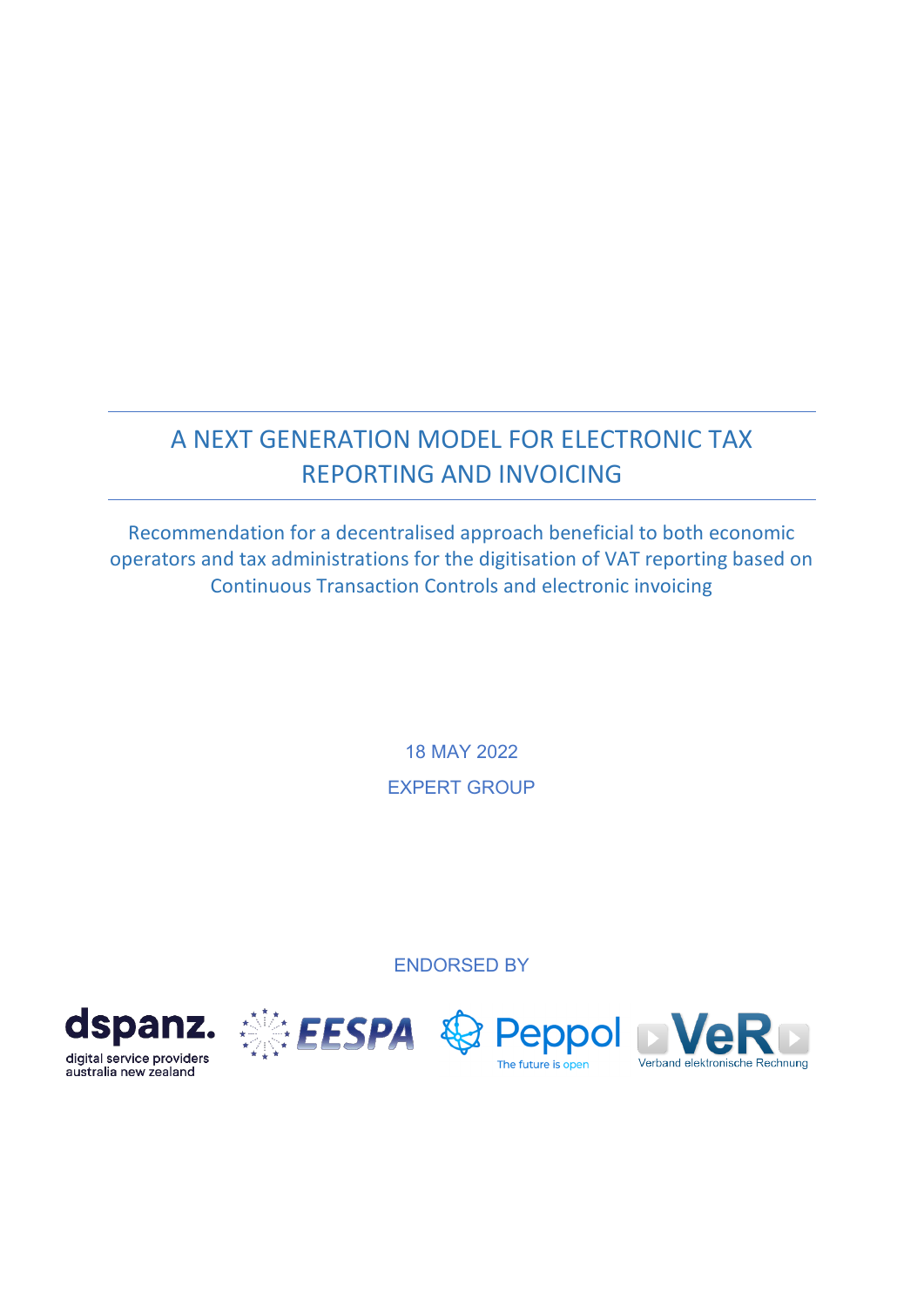#### Disclaimer

This document has been prepared by experts working together as an Expert Group. The views expressed do not necessarily reflect of those of their employing or affiliated organisation.

The Expert Group makes this document available on an open basis for reflection, input, and as possible guidance for implementation. To the extent this document refers to standards or other materials whose intellectual property rights (I.P.R.'s) are held by others, the expert group recommends using such I.P.R.'s only where they are made available on a royalty-free basis. The use of such I.P.R.'s by third parties shall be subject in all respects to the license or other terms required by the owners of the I.P.R's.

The Expert Group licenses end users to use the ideas and original content of this document for all purposes, but requires acknowledgement of this document, as appropriate. The Expert Group makes this document available without charge and without representation or warranty of any kind. Each user of this document is responsible for any implementation of the ideas contained therein with respect to their own particular systems or circumstances. The Expert Group accepts no liability or responsibility for the contents of this document or actions taken by third parties pursuant to this document.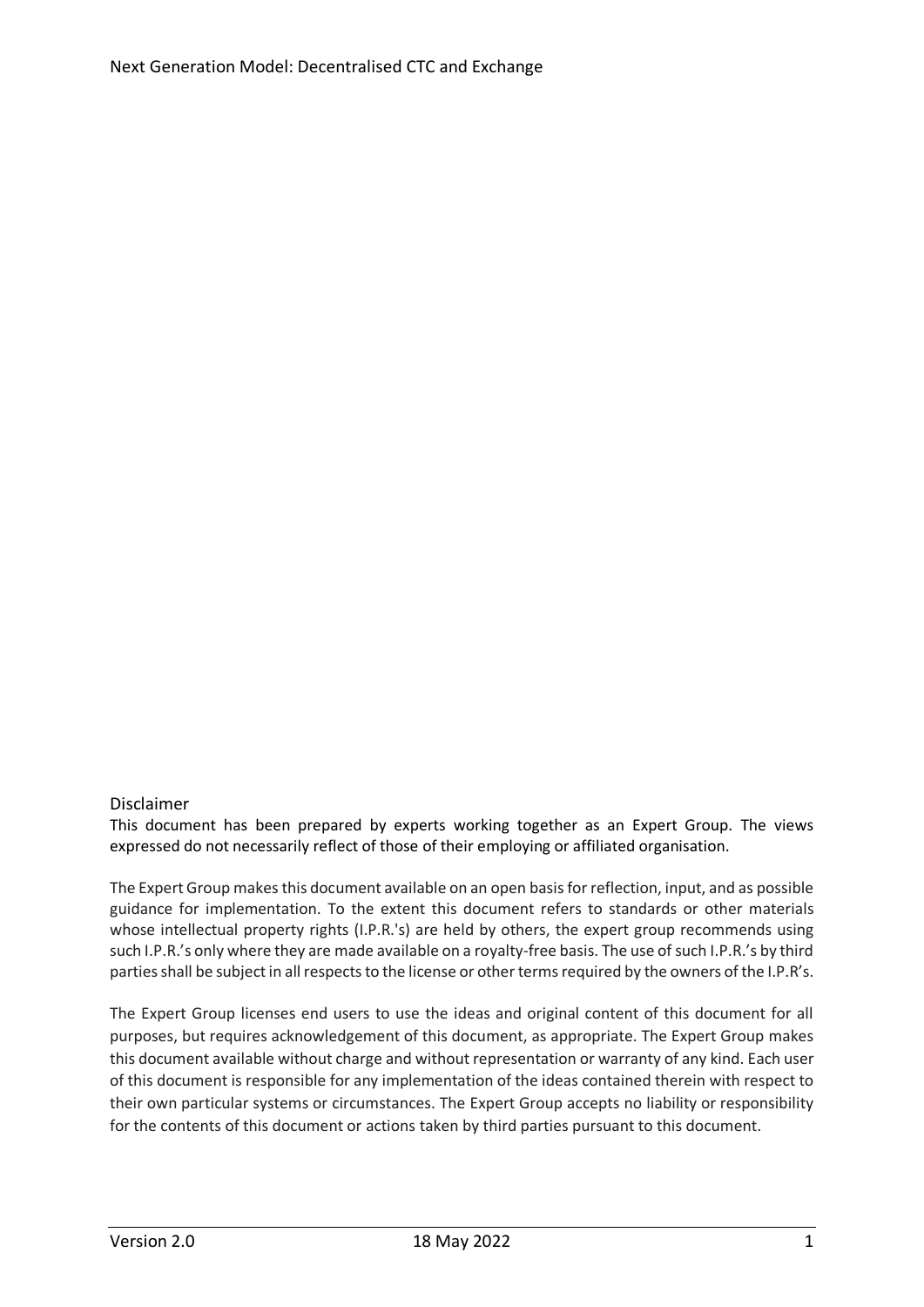# <span id="page-2-0"></span>**Contents**

| 1. |                                                                                         |                                                                                            |  |  |
|----|-----------------------------------------------------------------------------------------|--------------------------------------------------------------------------------------------|--|--|
| 2. |                                                                                         |                                                                                            |  |  |
|    | 2.1.                                                                                    |                                                                                            |  |  |
|    | 2.2.                                                                                    |                                                                                            |  |  |
| 3. |                                                                                         |                                                                                            |  |  |
| 4. |                                                                                         |                                                                                            |  |  |
| 5. |                                                                                         |                                                                                            |  |  |
| 6. |                                                                                         | Discussion of specific issues arising in the evolution of the broader regulatory reporting |  |  |
|    | 6.1.                                                                                    | Significant differences between Periodic Transaction Controls (PTC) and Continuous         |  |  |
|    | 6.2.                                                                                    | Significant definitional differences between e-invoicing model implementations15           |  |  |
|    | Significant challenges in implementing a single government-provided centralised<br>6.3. |                                                                                            |  |  |
|    | 6.4.                                                                                    | Significant challenges in meeting data confidentiality and privacy requirements16          |  |  |
|    | 6.5.                                                                                    | Consistency of the suggested approach with related initiatives16                           |  |  |
| 7. |                                                                                         |                                                                                            |  |  |
| 8. |                                                                                         |                                                                                            |  |  |
| 9. |                                                                                         |                                                                                            |  |  |
|    | Appendix A: Overview of four other CTC and e-invoicing implementations 21               |                                                                                            |  |  |
|    | 1)                                                                                      |                                                                                            |  |  |
|    | 2)                                                                                      |                                                                                            |  |  |
|    | 3)                                                                                      |                                                                                            |  |  |
|    | 4)                                                                                      |                                                                                            |  |  |
|    |                                                                                         |                                                                                            |  |  |
|    | Appendix C: Further Information on the DCTCE implemented as Peppol CTC 30               |                                                                                            |  |  |
|    |                                                                                         |                                                                                            |  |  |
|    |                                                                                         |                                                                                            |  |  |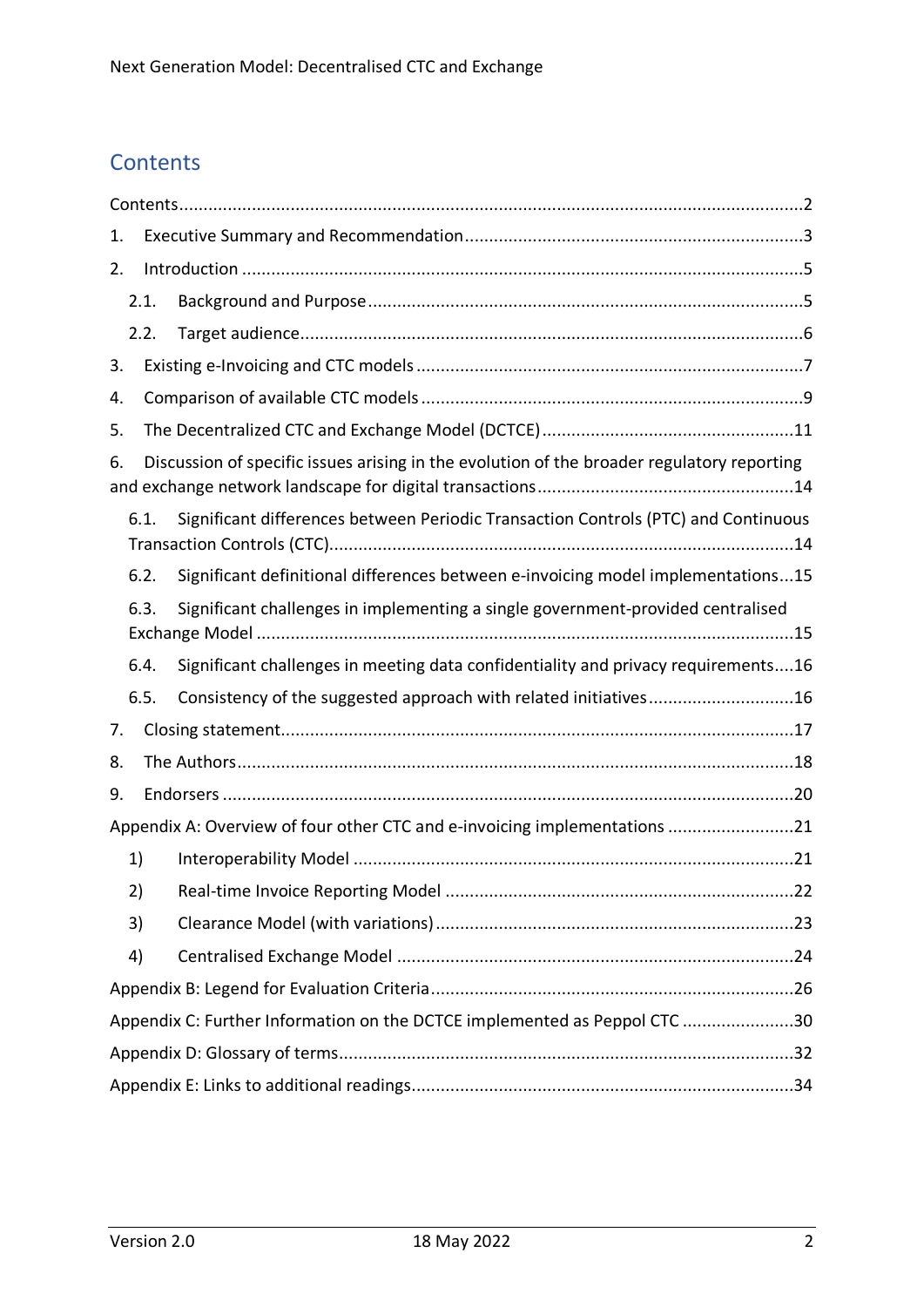## <span id="page-3-0"></span>1. Executive Summary and Recommendation

This document proposes a next generation model for the reporting of VAT and similar indirect taxes to Tax Administrations, which is fiscally effective and mutually beneficial for stakeholders. It is described as the **Decentralised CTC and Exchange Model (DCTCE)**.

An increasing number of countries are implementing digital solutions to combat VAT fraud, and under-collection. The Tax Administrations of such countries require economic operators<sup>[1](#page-3-1)</sup> to report invoice data directly from their transaction processes to complement or replace periodic VAT returns. These requirements for real-time or near-real-time transmission of invoice data to the Tax Administration for reporting purposes are often referred to as Continuous Transaction Controls (CTC), and as transaction-based reporting.

The document provides a description of the main categories of CTC Models, which differ substantially from country to country, requiring taxpayers operating in more than one country to navigate systems performing the same economic function. Most of the models implemented so far are domestic-centric, are designed from a tax optimization perspective, and are not as business-friendly as they could be. The document describes a way in which CTCs can be implemented that attain fiscal objectives for capturing invoice data in a central tax platform with the support of certified service providers operating on a decentralised basis. It can be beneficially deployed in multiple jurisdictions, and support indirect tax controls for domestic, cross-border, and multi-country operations. Whilst the core elements of such a Model would be the same across different jurisdictions, individual Tax Administrations would be able to select and embed their country-specific requirements and local practices.

The DCTCE Model simultaneously provides an Exchange Network that supports the adoption of efficient economy-wide electronic invoicing, closely integrated with the CTC functionality. This creates an attractive value proposition for supporting interoperability between economic operators of all sizes. Given that many have already made individual and collective investments in supply chain automation and electronic invoicing, the proposed model would protect and grow these benefits. It is perfectly possible within the recommended Model to provide low-cost connectivity services for small and medium sized enterprises (SMEs).

The document provides descriptions of the models used to date for CTCs, establishes and applies evaluation criteria to them, and discusses important issues impacting policy.The recommended DCTCE is presented as an innovative way to provide a balance of benefits for both public and private sector based on standards and available technology. There is a promising solution under advanced development: **Peppol CTC** which could form the basis of a multi-stakeholder approach.

<span id="page-3-1"></span><sup>1</sup> Economic Operator is a business, other organisation, or person, which supplies goods or services**.** Depending on the context, the document also refers to roles of an economic operator, such as trading party and taxpayer.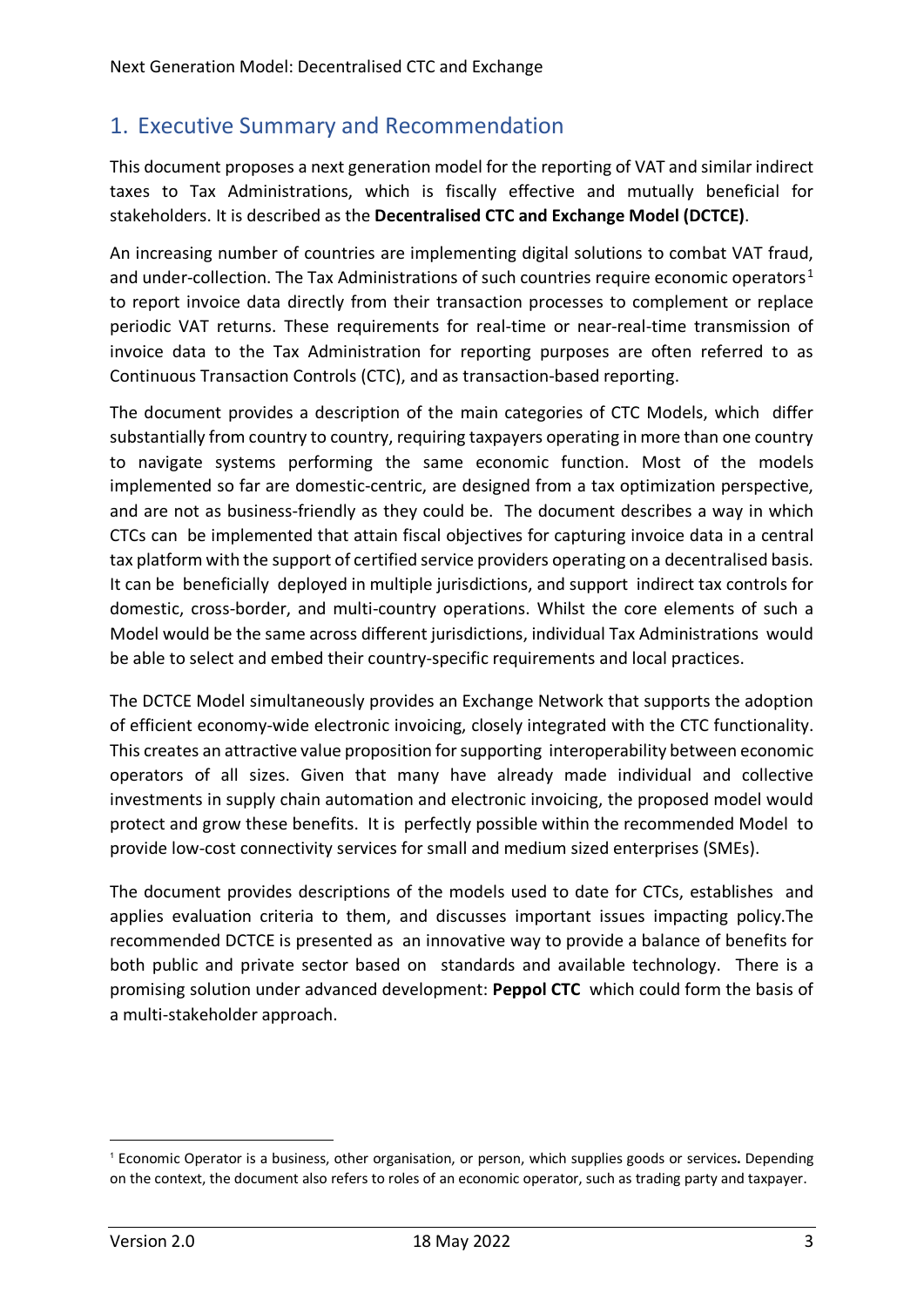Nothing in this document should be read to promote any type of tax or tax enforcement policy or practice – the recommendations set out below address regulators that are actively assessing how to implement or evolve CTCs or similar digital indirect tax schemes.

Nevertheless, some of this paper's recommendations on interoperability may be considered in the context of policy discussions in countries that are not actively pursuing a CTC or similar digital indirect tax scheme.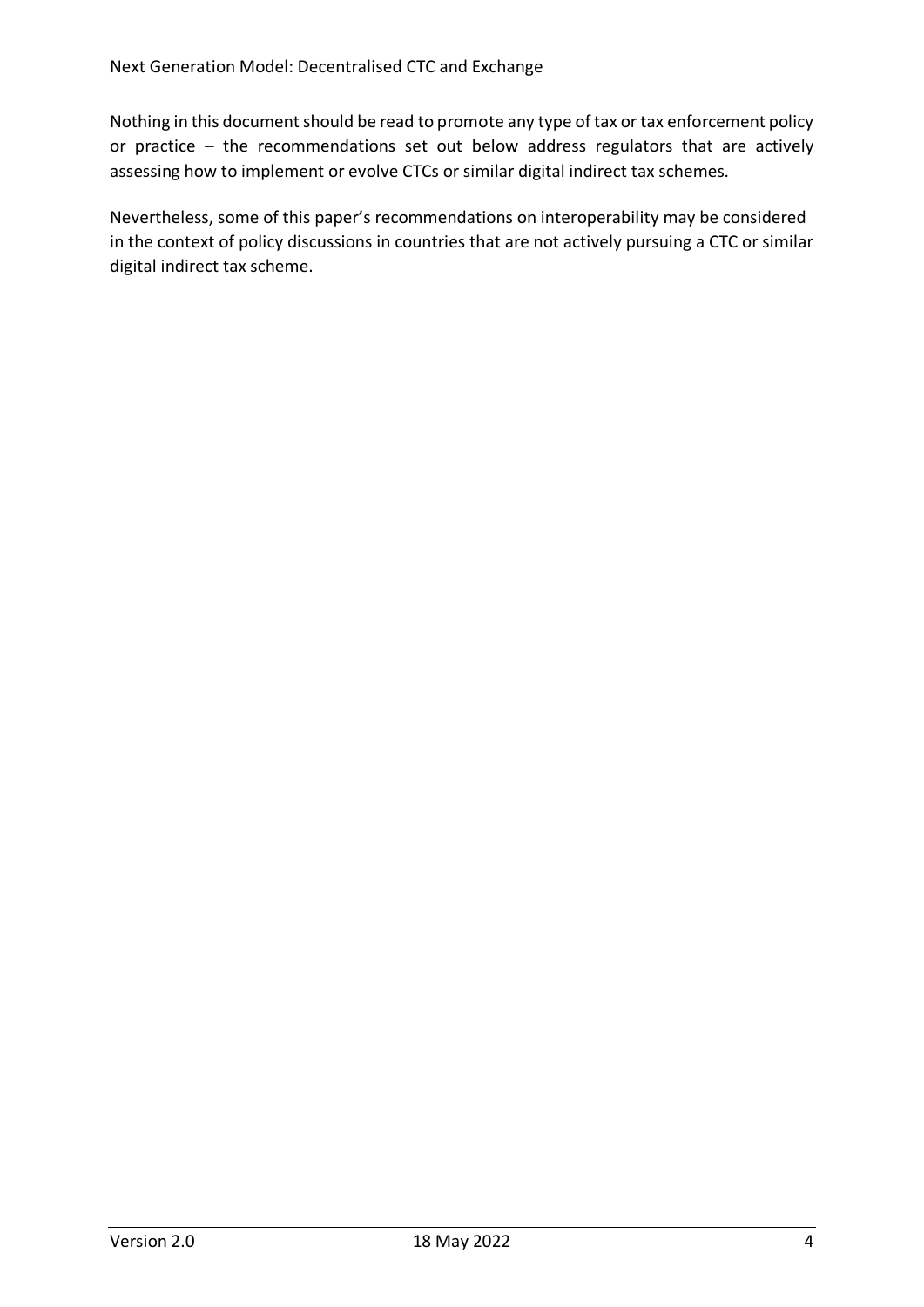## <span id="page-5-0"></span>2. Introduction

### <span id="page-5-1"></span>2.1.Background and Purpose

Around the world we see a sharply increasing number of implementations for the reporting, verification, and delivery of invoices (hereinafter called Continuous Transaction Controls (CTC). In most cases the main objective of the implementing Tax Administrations is to combat VAT fraud, under-collection, and error. Current solutions operational in approximately sixty countries are implemented in a very heterogeneous manner, and the implementation of the first two generations of such systems have created substantial challenges for economic operators, not to mention the Tax Administrations themselves.

This document represents the result of work recently pursued by an international group of experts with many years of experience in both tax compliance and electronic invoicing. Its recommendation aims to avoid excessive complexity for Tax Administrations by providing guidance towards a 'holistic' model that supports the requirements of all stakeholders in a balanced manner. This would deliver the following objectives and benefits:

- 1. Implementing next-generation tax-reporting solutions based on a central platform deployed by the Tax Administration and supported by a decentralised network of certified service providers to orchestrate the required message flows to optimise tax collection and meet the stated objectives of CTC policy.
- 2. Support the digitisation of invoice processing in the whole economy, for end-to-end B2B, B2G and G2B transaction streams through an integrated exchange network, thus delivering both fiscal and economic efficiency (removing a 'silo' effect) and providing a business-friendly and sustainable model for all types and sizes of economic operator.
- 3. Avoid parallel and duplicated processes through reaping the benefits of cooperation between the private and public sectors in designing and implementing CTCs in a way that is mutually supportive and can protect investments in existing well-performing systems, such as CTC and public procurement platforms, and private sector order-tocash and procure-to-pay processes. It can also lead to more convergence and consistency between public and private sector procurement-related message flows, creating significant economic efficiencies in the process.
- 4. Deliver a model that is flexible and adaptable; offers operational redundancy and continuity; allows for innovation and new developments in tax and business processes, such as meeting the needs of cross-border transactions and comprehensive reverse charge functionality; supports both invoice data and other tax-relevant data; minimises administrative burdens and promotes cost-effective tax control, auditing, compliance, and data protection routines; and leverages investments in proven standards and practices for electronic business document processing and tax compliance at the semantic and technical level, and for the operation of interoperable exchange frameworks.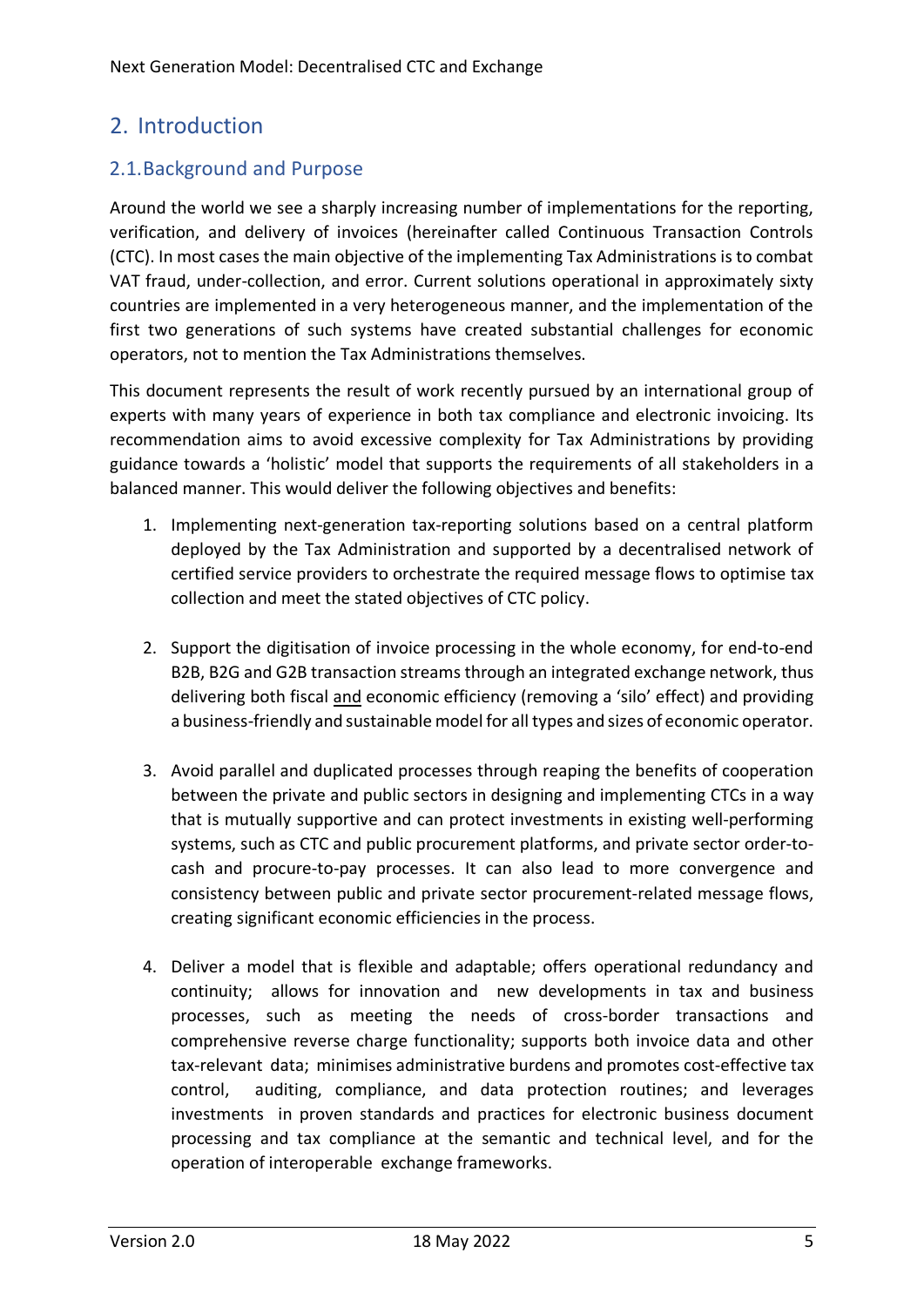The work is aligned with the over-arching objectives of international initiatives such as those of the European Commission 'VAT in the Digital Age', the OECD 'Guidance on Tax Compliance for Business and Accounting Software', the International Chamber of Commerce 'CTC Practice Principles', and the 'Global Interoperability Framework' created by a group of relevant industry associations being the USA Business Payments Coalition (USA), ConnectONCE, EESPA and OpenPeppol.

It should be explained that the OpenPeppol Association has developed a ready-made solution, Peppol CTC, based on the principles of the DCTCE Model and this is described in Appendix C. However, the authors expect further global developments in B2B and B2G interoperability to emerge from increased cooperation between stakeholder groups; for example, OpenPeppol and EESPA have recently announced an intention to use one unified interoperability network.

The authors of this document have a sincere expectation that their recommendations will influence future models for data exchange between the private and public sectors and become a catalyst for a next generation approach to the end-to-end digitisation of business and tax enforcement processes, thus contributing to long-term and sustainable economic growth and innovation, and employment.

### <span id="page-6-0"></span>2.2.Target audience

The target audience for this document are policymakers in countries that are seeking to modernize and digitally transform their tax and economic management. This includes but is not limited to Tax Administrations, digital agencies, and public procurement authorities that, in recent years, have been the main driver behind the implementation of CTC schemes.

The recommendation specifically addresses those governments that have not yet implemented CTCs, or those which are re-evaluating their existing model to identify areas for improvement. Given the significant impact of digitisation across the whole economy, and the increasing use of digital tools and data exchange models by the public and private sector, a wider audience of policymakers concerned with improving productivity may also wish to consider the implications of the recommended approach and the fundamental nature of the choices they imply.

The document is also relevant for international organisations such as the OECD (Organisation for Economic Co-operation and Development), CIAT (Inter-American Center of Tax Administrations), IOTA (the Intra-European Organisation of Tax Administrations), ICC (International Chamber of Commerce), the World Bank, and BPC (Business Payments Coalition-USA), as well as regional organisations, such as the European Commission, and regional development banks. Finally, taxpayers and economic operators, can benefit from reading this document to increase their knowledge of the various CTC models and exchange networks, to prepare for potential developments and advocate a 'win-win' implementation.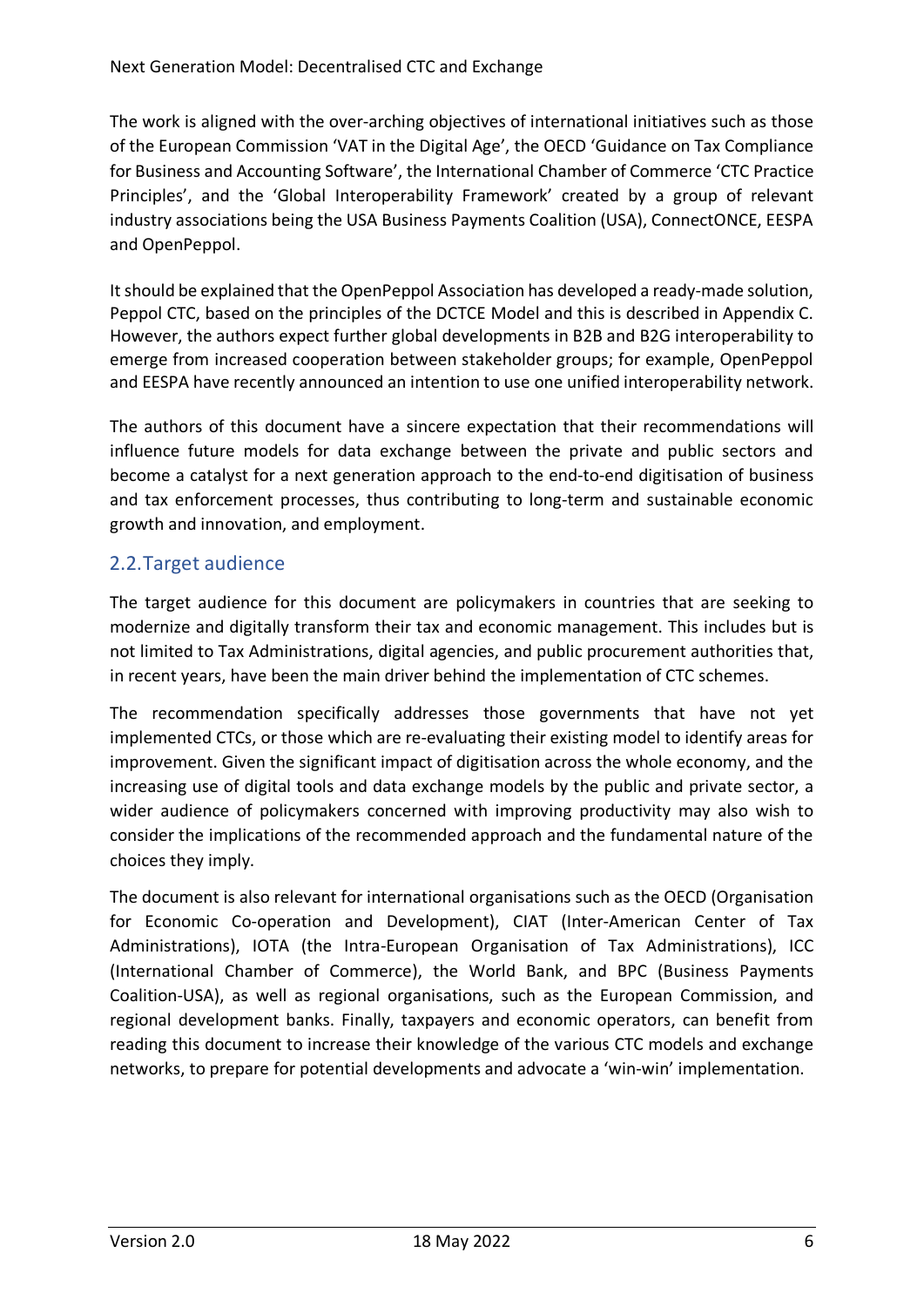## <span id="page-7-0"></span>3. Existing e-Invoicing and CTC models

Although e-invoicing systems designed for national use and CTC models are country-specific and vary from each other at a detailed design and implementation level, they can be grouped into broad categories based on their most typical features:

- 1) Interoperability Model
- 2) Real-time Invoice Reporting Model
- 3) Clearance Model
- 4) Centralised Exchange Model
- 5) DCTCE



*\* Software solution could be among others ERP vendor, Service Provider, EDI Provider, Workflow solution, or even the taxpayer if it has passed the necessary certification.*



In summary, these systems vary radically in the specific functions undertaken, and these are depicted in the conceptual diagrams above, and range from reporting only, reporting with the addition of validation/approval, the provision of a centralised delivery capability (in substitution for the commonly available Interoperability Model or other means of delivery such as bilateral transmission), and a decentralised exchange model with the addition of CTCs. The latter, being illustrated in the diagram to the far right-hand side above, is the **focus of the core Recommendation in this document.**

It will be noticed in the above diagrams that the *shaded* 'zones' of exchange activity can be described as:

**1) Regulated** (Green): in this zone of exchange activity, all data and transmission standards for electronic documents to be exchanged within the regulated activity are specified by a government agency, such as the Tax Administration or a governmental digital management service and must be implemented as a legal requirement by the certified service providers and software solutions that interface with the government on behalf of economic operators. The relevant data standards are preferably selected from commonly used standards appropriate to the business requirements of the system in question to facilitate interoperability with and between CTC systems. The invoice data may be contained in a full dataset or a sub-set of a full dataset.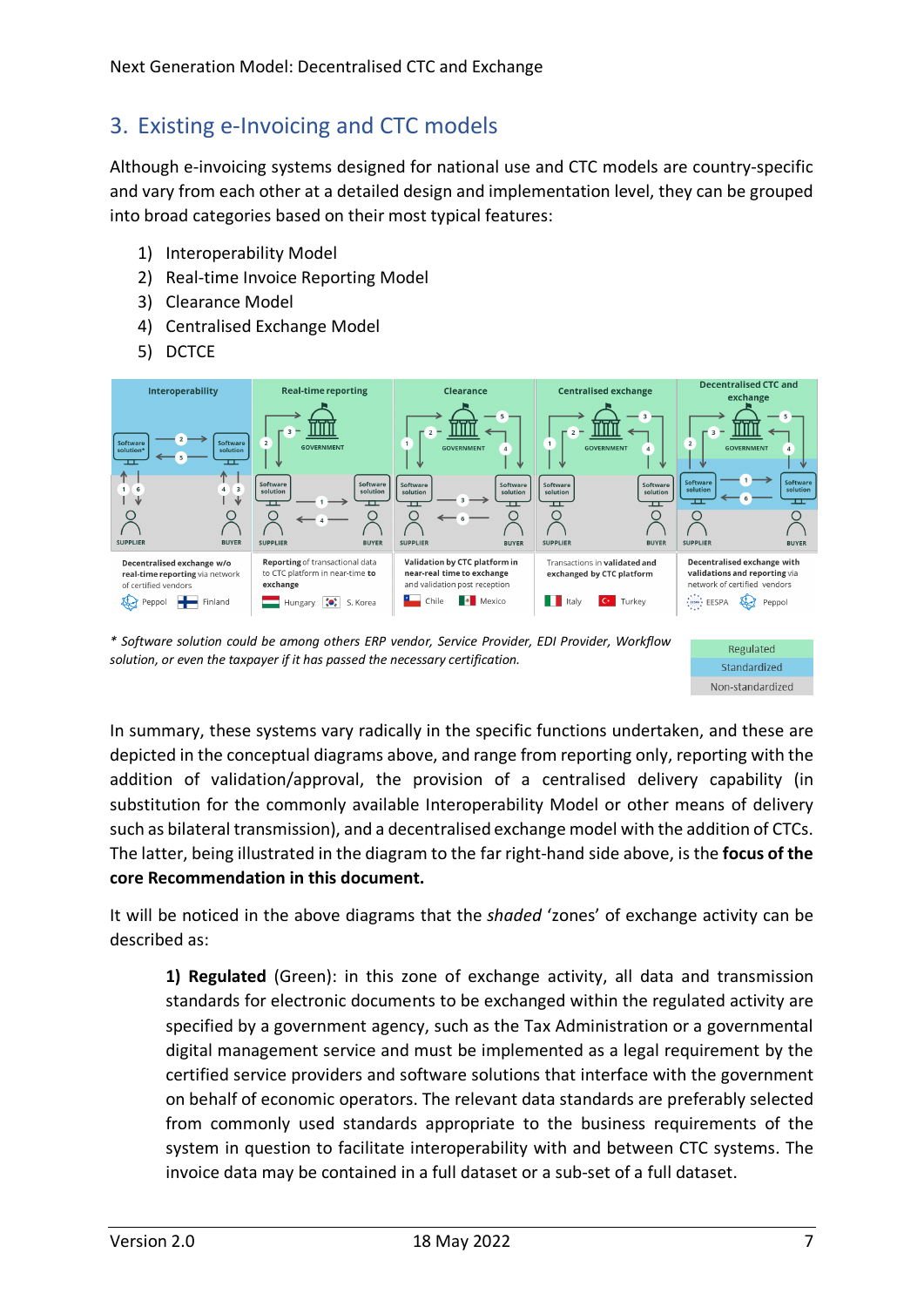**2) Standardized** (Blue): There are a variety of international, regional, national, and industry-specific standards for the issuance, exchange, and reception of electronic business documents curated by Standards Development Organisations for use in interoperable exchange networks, for example in the Model depicted in the far-left hand diagram above. Such standards may also be used or adapted for use both in the Regulated zone of activity depicted in Paragraph 1) above, and in the case of an integrated zone of interoperable exchange activity as depicted in the decentralized model shown in the far-right diagram. These standards will often have a core technical specification, but also permit variations, which the parties may mutually agree as part of operating rules, and which are embedded in existing EDI set-ups. However, such parties need to be mindful of the fact that when operating in the Regulated (green) zone they are obliged to use the Regulated standards.

**3) Non-standardized** (Grey): in this zone of exchange activity, there is full freedom for the involved parties, the certified service providers interacting with each other, and with their clients, the economic operators. In a four-corner model, the 'first and last mile' services in the communication chain are typically offered by service and solution providers selected by the economic operator.

### **A detailed definition and description of each model can be found in Appendix A to this document except for the DCTCE Model which is fully described and discussed in the Section 5.**

For clarity, the aspects of electronic invoicing described in this document focus on mechanisms for the reporting to Tax Administrations and delivery of e-invoices between trading parties through service providers. It does not go into detail as to how economic operators use and deploy internal and external systems to issue, process, and control einvoices. The latter, of course, then become the object of CTC reporting and delivery through interoperable exchange networks that are described in detail in the document.

It is intentional in this document to include both CTC models and models that perform adjacent functions such as interoperable invoice exchange separately from the actual CTC operations. These descriptions provide evidence that these functions can and should be considered together and draws the conclusion that collectively there exist the tools and capabilities to meet both sets of requirements in an integrated way i.e., both CTCs and endto-end electronic invoicing.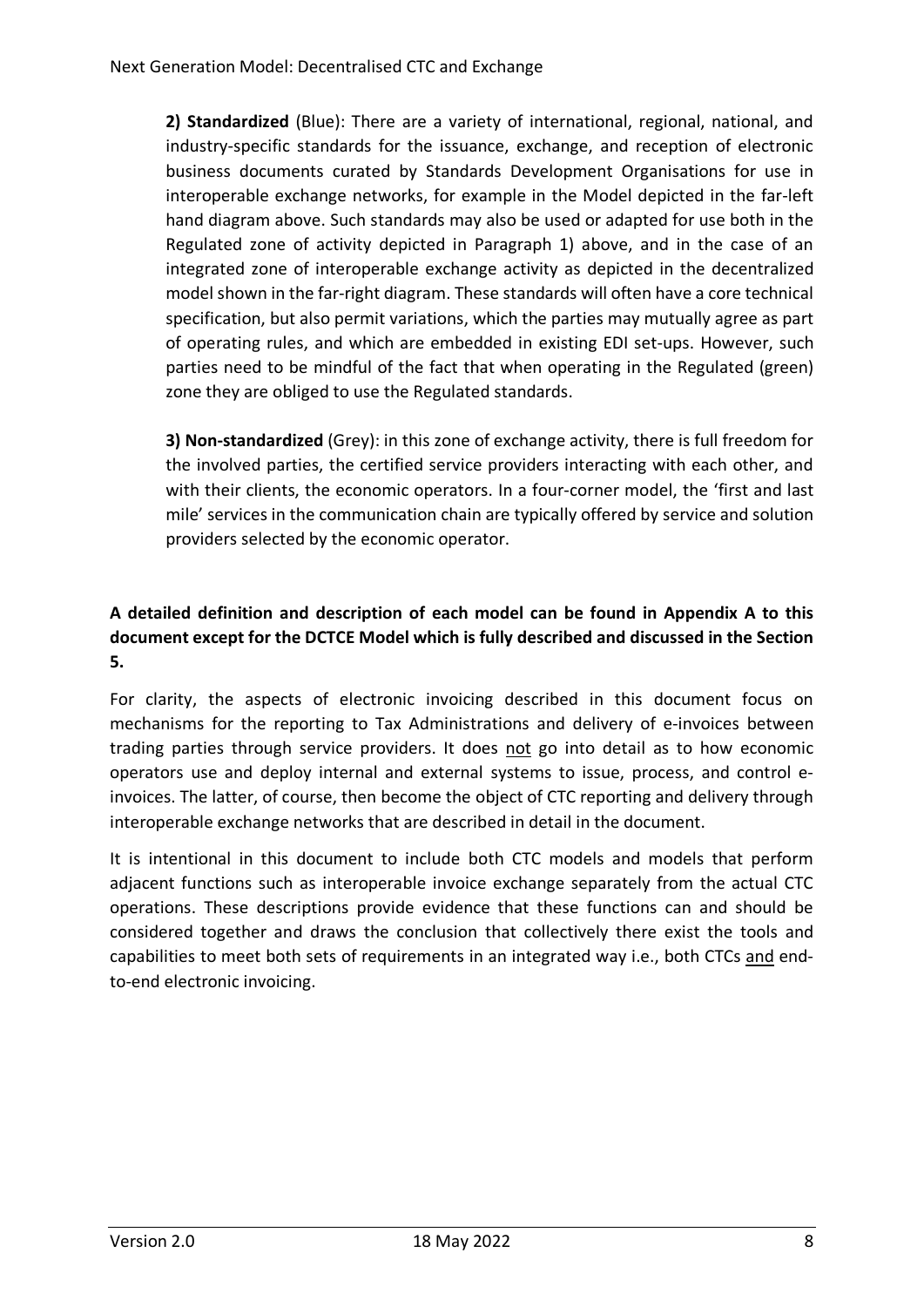## <span id="page-9-0"></span>4. Comparison of available CTC models

The table below represents a brief overview of how the main CTC models**[2](#page-9-1)** are aligned with evaluation criteria, which are framed both from economic operator and Tax Administration perspective, and described in Appendix B. It is recommended that the reader familiarise themselves first with the main models that are described in Appendix A.

The general conclusion can be drawn that from a fiscal point of view the CTC models are all capable of delivering the desired fiscal benefits, but that wider economic benefits and ease of use for economic operators vary considerably.

| <b>Building blocks &amp;</b><br>evaluation criteria | <b>Real-time</b><br><b>Invoice</b><br><b>Reporting</b> | <b>Clearance</b> | <b>Centralised</b><br><b>Exchange</b> | <b>DCTCE</b> |
|-----------------------------------------------------|--------------------------------------------------------|------------------|---------------------------------------|--------------|
| Ease of<br>implementation / use                     |                                                        |                  |                                       |              |
| for governments                                     |                                                        |                  |                                       |              |
| <b>Ease of</b>                                      |                                                        |                  |                                       |              |
| implementation / use<br>for SMEs                    |                                                        |                  |                                       |              |
| <b>Ease of</b>                                      |                                                        |                  |                                       |              |
| implementation / use                                |                                                        |                  |                                       |              |
| for larger economic<br>operator and MNC             |                                                        |                  |                                       |              |
| <b>Incremental</b><br>deployment                    |                                                        |                  |                                       |              |
| <b>Leveraging existing</b>                          |                                                        |                  |                                       |              |
| standards and<br>investments                        |                                                        |                  |                                       |              |
| <b>Single point of failure</b>                      |                                                        |                  |                                       |              |
| Interoperability                                    |                                                        |                  |                                       |              |
| <b>Maintenance and</b><br>support                   |                                                        |                  |                                       |              |
| Data confidentiality                                |                                                        |                  |                                       |              |
| <b>Supply chain</b><br>automation                   |                                                        |                  |                                       |              |
| <b>Innovation and value</b><br>added                |                                                        |                  |                                       |              |
| Cost of change, as<br>equitably allocated           |                                                        |                  |                                       |              |

.

<span id="page-9-1"></span><sup>&</sup>lt;sup>2</sup> The Interoperability model has not been added in this table, as it does not offer mechanisms for real-time submission of transaction data to the government.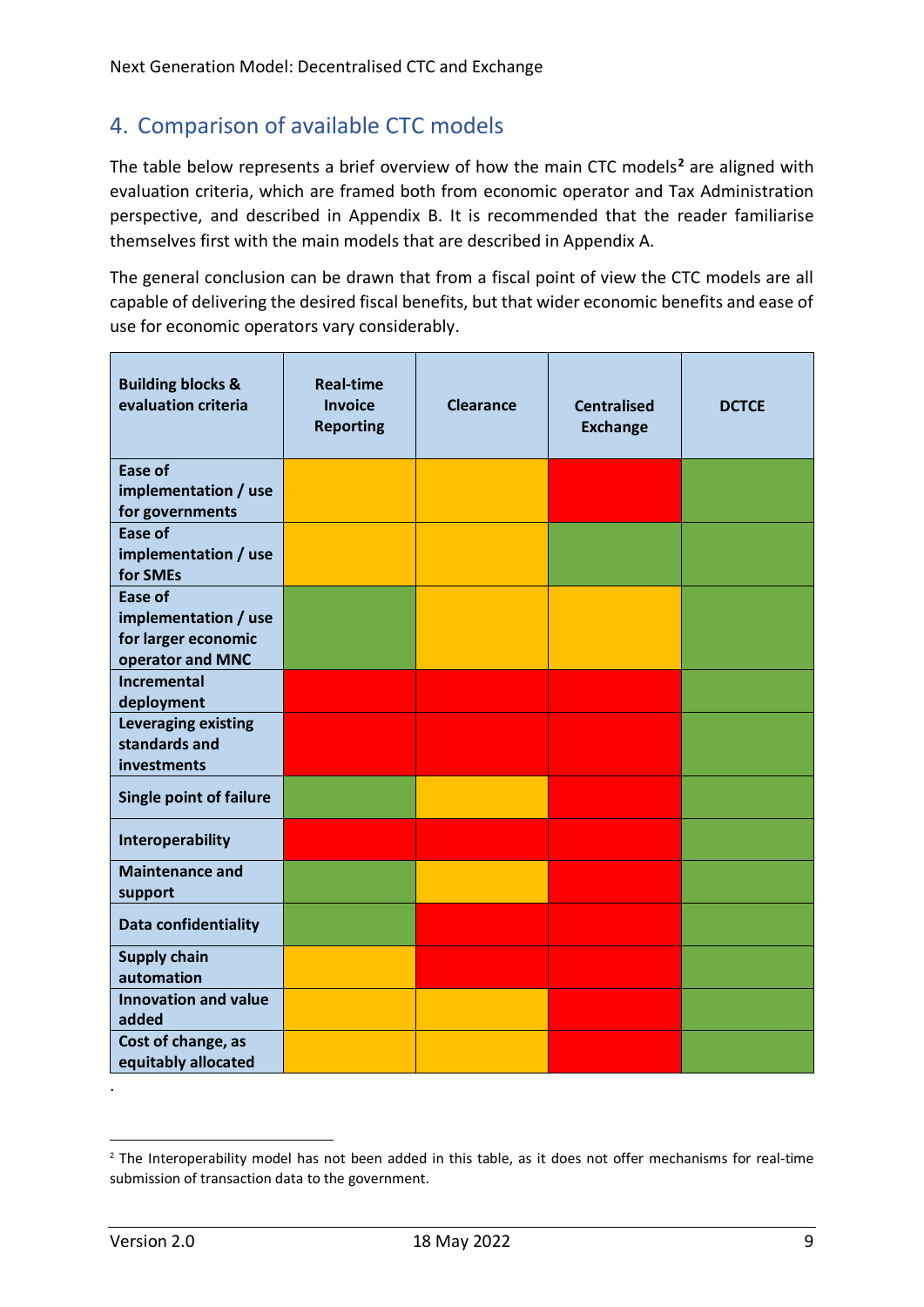## **Colour coding**

| <b>Colour</b> | <b>Explanation</b>                                                 |  |
|---------------|--------------------------------------------------------------------|--|
|               | Meets the ideal/target requirements                                |  |
|               | Could meet the ideal/target requirements                           |  |
|               | Has significant drawbacks in meeting the ideal/target requirements |  |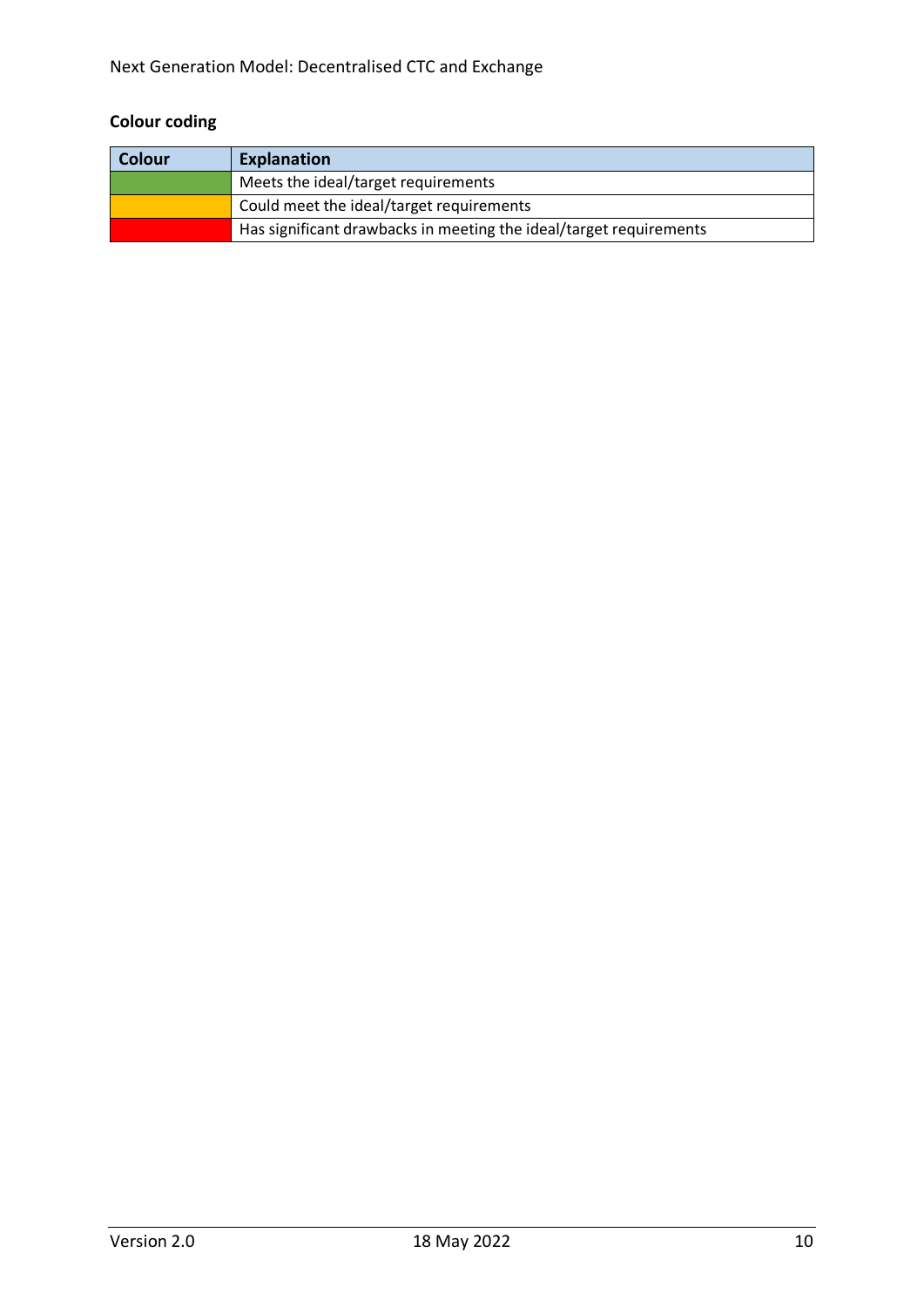## <span id="page-11-0"></span>5. The Decentralized CTC and Exchange Model (DCTCE)

While there is not yet a real-life example of a country to have implemented such a Model with the full integration of CTC functionality, there are reasonable grounds to suggest that this is the most optimal CTC model balancing governmental and business needs.

#### **Key features**

- Data validation and exchange is performed by certified service providers, not by a central platform (the government CTC Platform is released of a heavy technical burden).
- All certified service providers need to adhere to predefined minimum technical standards, to ensure system interoperability (both domestic and cross-border) but can use other agreed standards outside the regulated standards zone for tax reporting and clearance.
- This Model allows economic operators to leverage existing investments in interoperability, and Electronic Data Interchange (EDI).
- It also allows governments to leverage existing core investments in Tax Administration platforms and in public procurement platforms instead of building from scratch.
- It also allows the European Commission to leverage existing core investments into interoperability framework programs like Peppol and CEF eDelivery.
- Only a subset of the exchanged business document, e.g., invoice, need be submitted to the central platform (data minimisation).
- The submission of the data subset takes place instantly after the issuance and exchange of the business document (uninterrupted supply chain).

Besides purely technical advantages compared to other CTC models, the following benefits can be achieved:

• **Modular (step-by-step) deployment**. The DCTCE Model would consist of multiple modules, which do not necessarily have to be deployed at the same time. Deployment may be gradual depending on the needs and maturity of the market and/or of government platforms. The model may be implemented without a central CTC Platform being in place, purely to take advantage of the many benefits of interoperability for B2B and B2G exchanges between economic operators. CTC always be added subsequently. All this can be



achieved without significant impact on the economic operators, as it will be the certified service providers, which manage the required step-by-step upgrades.

• **Tax control customisation**. Tax Administrations have varying requirements regarding the level of detail they wish to obtain under a reporting or clearance system. DCTCE supports such an approach. Tax Administrations may choose data elements from the master-set to form the sub-set to be submitted, choose whether the reporting should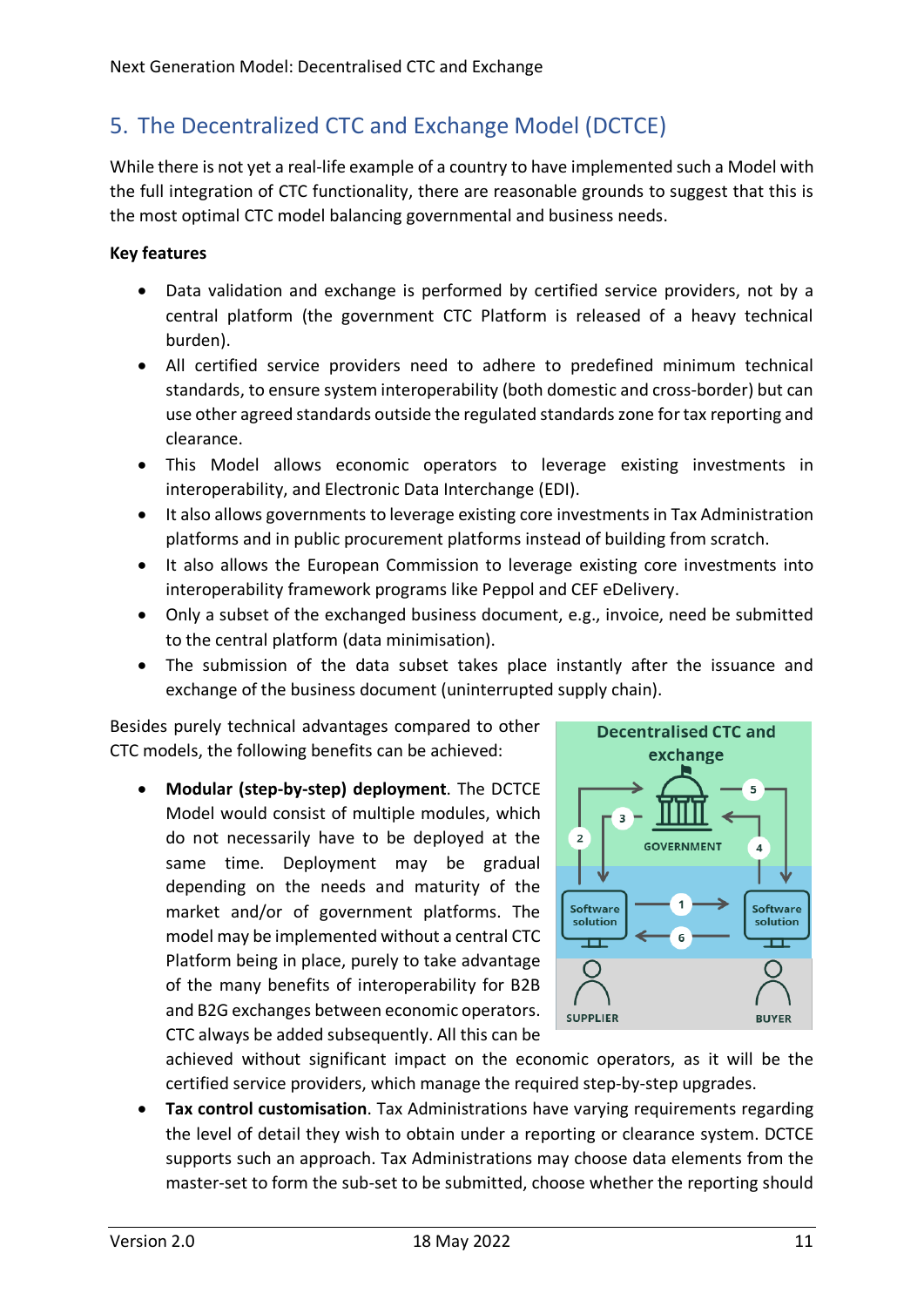be done only by the sending side or as well by the receiving side, and choose whether other messages, documents, and information should be reported, such as acknowledgements, logistics, or orders.

- **Leveraging existing B2G infrastructures**. Some countries have deployed e-invoicing infrastructures for the exchange of invoices and other documents between public sector contracting authorities and their suppliers, e.g., under a public procurement policy framework, the so-called B2G e-invoicing. These platforms can continue playing their role in the new DCTCE ecosystem.
- **SME-friendly**. Governments can provide its own low-cost or free access interface for SMEs to be integrated within the exchange network, either by building a brand-new solution or using an already existing B2G infrastructure, which provides the required services to SMEs. Alternatively, they can let SMEs select a market solution, which provides additional value-added services and a level of customer service that a government body may find challenging. In establishing the DCTCE Model, the prominent issue of SME-friendly services could be addressed through incentives, clear criteria (such as portal-based services for less than 100 invoices p.a.), and support for parties that successfully on-board SMEs.
- **Future-proofing existing business investments**. As DCTCE, from a technical perspective, prescribes a minimum set of common technical standards to be used in exchanges between the economic operators and their certified service providers, thus maintaining existing investments in EDI technology on the condition that that the capabilities are certified under the DCTCE schema.
- **Use of widely accepted technologies and technical standards**. The DCTCE model implementations will be able to adopt well established and endorsed technologies, such as:
	- o [AS4 technology for secure transmission has been adopted and promoted by](https://ec.europa.eu/cefdigital/wiki/download/attachments/82773424/AS4%20eDelivery.pdf?version=1&modificationDate=1623087291117&api=v2)  [various EU projects and initiatives.](https://ec.europa.eu/cefdigital/wiki/download/attachments/82773424/AS4%20eDelivery.pdf?version=1&modificationDate=1623087291117&api=v2) The transmission protocol also uses wellaccepted headers/envelopes, and response and status messages. For example, the protocol is already embedded in Peppol, the EESPA Interoperability Network (in roll-out) and the BPC (USA) Exchange Network.
	- o Standards compliant with the [European Norm for the semantic information](https://ec.europa.eu/cefdigital/wiki/display/CEFDIGITAL/EN+16931+compliance)  [elements of an electronic](https://ec.europa.eu/cefdigital/wiki/display/CEFDIGITAL/EN+16931+compliance) invoice (EN16931), which has been adopted in nearly all EU Member States to comply with the [Directive 2014/55/EU,](https://eur-lex.europa.eu/legal-content/EN/LSU/?uri=CELEX:32014L0055) and which has been recommended in non-European situations, as a fit-for-purpose dataset. It is available in common syntaxes such as UBL and UN/CEFACT.
- **No single point of failure or dependency**. To ensure business continuity, in DCTCE, a network of certified service providers validates and exchanges the business documents. The data is provided to CTC Platform only after the quality and compliancy of the data has been ensured by the service providers. This approach ensures proper business continuity and well-being of the supply chains.
- **VAT compliance by design**. DCTCE builds upon the principle that compliance is built into the regular business processes, such as issuing and receiving orders, invoices, or responses to such documents and using that transaction cycle to generate the required CTC message flows through the network of certified service providers. There is no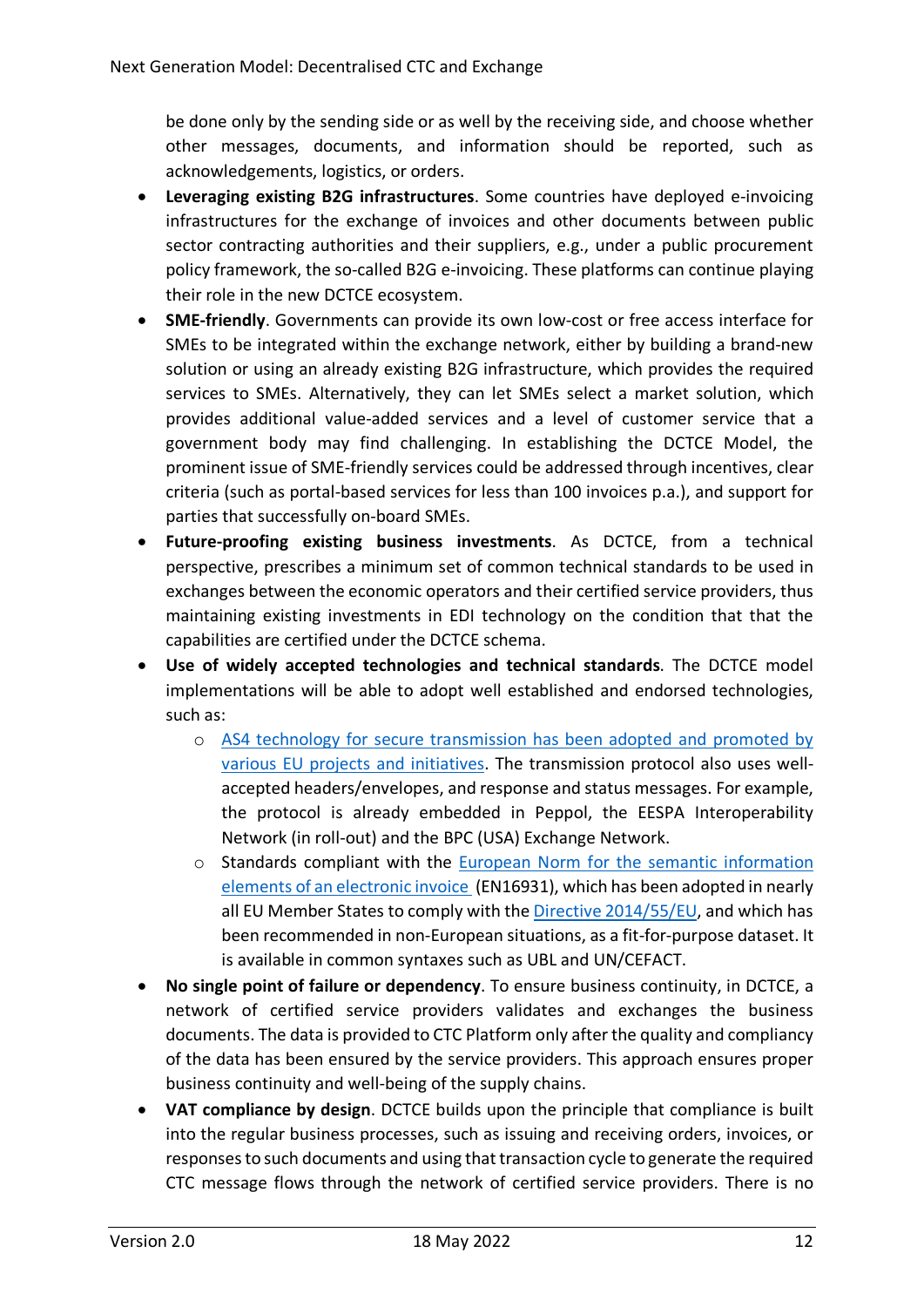additional operational burden imposed on economic operators and the Tax Administration would be relieved from much of the messaging choreography.

- **Data confidentiality by design**. With the Data privacy and protection laws and regulations requirements in mind, DCTCE supports data minimisation and provision of the data to the CTC Platform on need-to-know basis. The certified software providers will extract a data subset that is relevant for a Tax Administration to effectively perform its tasks, with other 'irrelevant' data never being exchanged with the CTC Platform. In addition, the exchange network component provides secure and encrypted transmission for the commercial data, more robust than email and other insecure methods of communication.
- **Facilitation of cross-border trade** can be supported by the model through inter-linking mechanisms between different national instances of the DCTCE model, or the creation of a specialised CTC instance catering for cross-border trade within an integrated Single Market such as the European Union. Such exchanges can include both tax reporting and underlying e-invoicing and related messages.
- **Embedded network functionality**. The recommended Model removes from the direct responsibility of a Tax Administration the provision of the actual Interoperable Exchange Network that is required to meet the manifold delivery needs of economic operators for all the required documents required. The Decentralised CTC Exchange Model is juxtaposed and embedded in a seamless integrated interoperable way with the centralised Tax Administration platform.
- **Governance**: governance responsibilities lie where it makes sense. All tax related functions and policy areas remain with the Tax Administration /Government, whilst the exchange network dimension can be managed on a multi-stakeholder basis as befits the heterogeneous nature of the parties.

The authors of this document believe that regulators, Tax Administrations, governments, and stakeholders generally should consider the DCTCE as a promising template for implementation, and as the basis for establishing pervasive interoperability between a Tax Administration and economic operators, their service and solution providers, and all combinations thereof.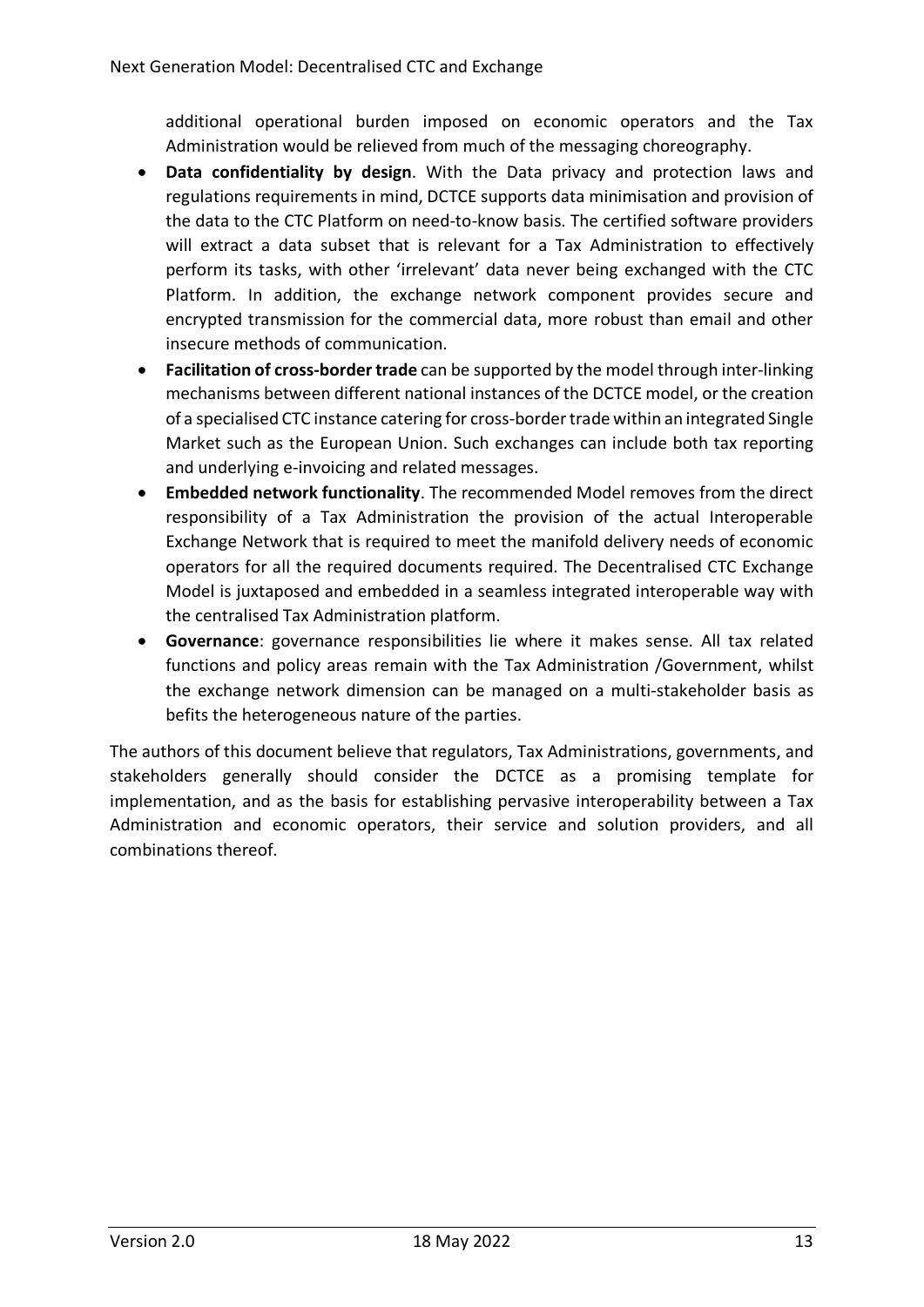# <span id="page-14-0"></span>6. Discussion of specific issues arising in the evolution of the broader regulatory reporting and exchange network landscape for digital transactions

The following four paragraphs discuss key aspects of the regulatory reporting landscape and identify issues and perspectives that have a bearing on the future development of the systems described in this document. The authors believe that they provide key insights as to why the architecture recommended in the document is compelling and promising for wide adoption.

### <span id="page-14-1"></span>6.1.Significant differences between Periodic Transaction Controls (PTC) and Continuous Transaction Controls (CTC)

Digital Reporting Requirements are the mechanisms through which taxpayers report VAT or other indirect tax data at various transactional levels to the Tax Administration. TAs are increasingly distinguishing between Periodic Transaction Controls (PTC), e.g., reporting based on the SAF-T standard, VAT Listing, and Continuous Transaction Controls (CTC) e.g., real-time reporting and clearance of e-invoices. These mechanisms vary technically and require different data submission frequencies. But there are even greater differences that make clear that the various mechanisms should not be mixed-up or conflated.

It must be borne in mind that the required reporting data may often reside in different systems of a taxpayer, and different departments may be working with specialised streams of data with different access rights and controls. Furthermore, systems designed for 'dynamic' data exchange differ fundamentally from systems whose principal purpose is accounting or recordkeeping. Combining such varying types of information without considering these limitations and differences poses a significant burden on taxpayers. The negative impact on economic operators could be both a much higher upfront investment to ensure compliance with new CTC requirements, as well as severely reducing their flexibility to adopt evolving technologies and processes that are optimized for specific business purposes, unless the CTC systems are designed to be sensitive to data management challenges for economic operators.

Examples of countries with such intermingling of models, are Greece's myDATA reporting scheme, and Spain's SII reporting obligation. While myDATA and SII are often classified as 'real-time reporting', but compared to the Hungarian reporting obligation, they are distinctly different: in Hungary, only transactional data is being reported in real-time to the Tax Administration, whilst in Greece and Spain additional accounting data on inventories and other assets must also be provided. This has a variable impact on set-up and operating costs and the cost of compliance for economic operators.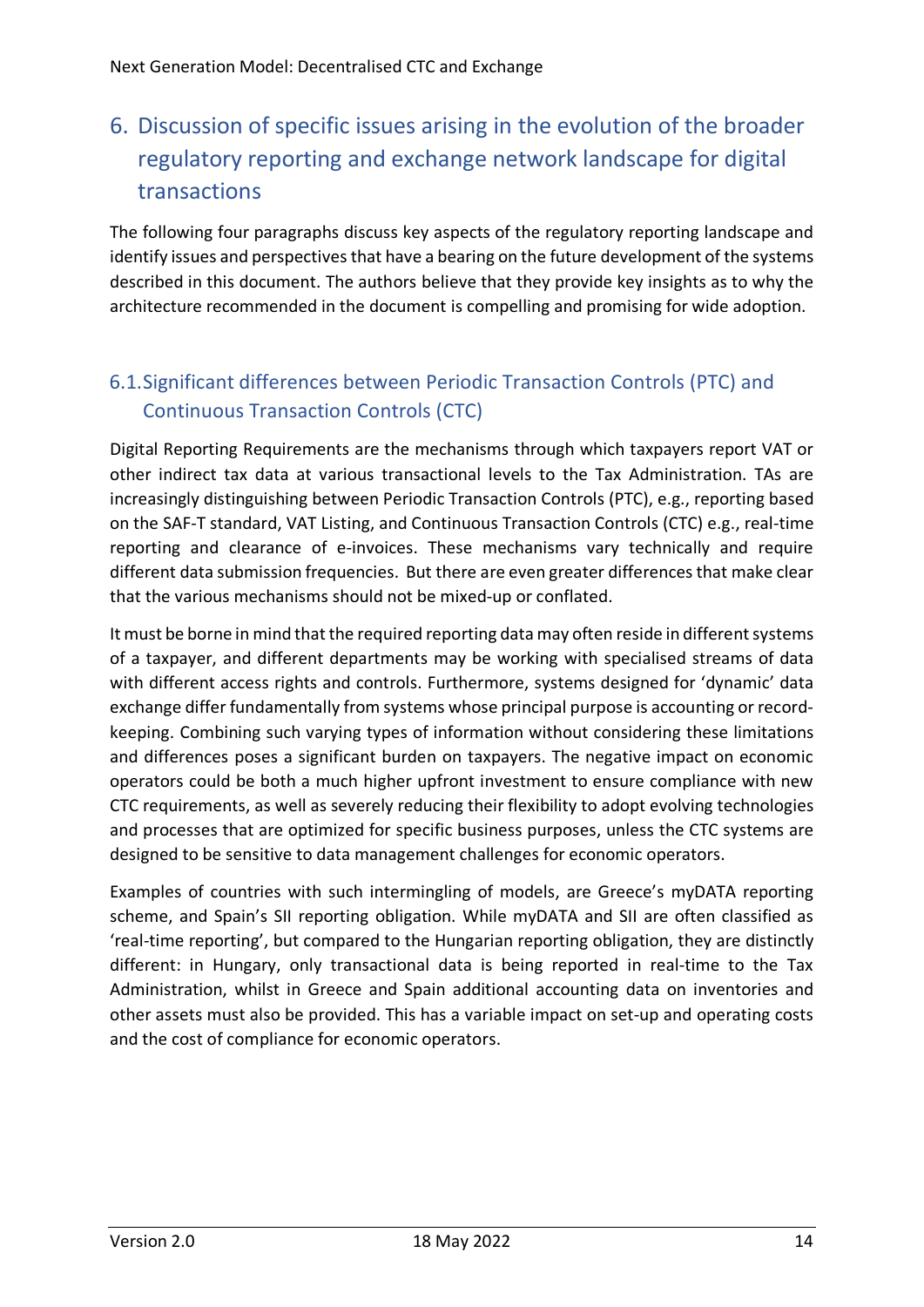### <span id="page-15-0"></span>6.2.Significant definitional differences between e-invoicing model implementations

While many reporting practices and regulatory schemes around the world are referred to as 'e-invoicing,' the existing implementations around the world differ substantially.

'E-invoicing' is **the complete replacement of paper invoices with structured electronic invoices** capable of being exchanged between economic operators and automatically processed. Where e-invoices or data extracted from e-invoices are used to report information to Tax Administrations this is not strictly e-invoicing unless it also includes or is accompanied by the processes described in the preceding sentence. By itself, such practices without the true e-invoicing step should be more properly referred to simply as 'reporting'. Therefore, when e-invoicing is being discussed in the context of CTCs caution should be exercised to use precise definitions.

The DCTCE simultaneously addresses the twin opportunities of optimal fiscal reporting and unlocking the business efficiencies of e-invoicing and potentially supply chain automation. Whilst various models are discussed in this document, it is helpful to illustrate differences among the various existing methods in connection with submitting indirect tax data to Tax Administrations i.e., VAT Listing, use of the SAF-T reporting standard, real-time reporting, and the use of e-invoicing.

### <span id="page-15-1"></span>6.3.Significant challenges in implementing a single government-provided centralised Exchange Model

One approach to CTC, which is often referred to as the Centralised Exchange model, has recently attracted significant attention from analysts and Tax Administrations. Under this approach, the CTC platform does not just receive real-time or near-real-time business data but acts as the sole or dominant invoice exchange network or hub for the entire economy. Examples of countries with a centralized exchange model are Italy, Turkey, and Kazakhstan.

Without a doubt, these implementations pose challenges as they replace market-driven einvoicing solutions with a single government-operated platform. While in the short term these implementations may appear to meet key policy goals such as the rapid onboarding and free service provision for SMEs, these benefits come at a considerable economic cost or underachievement of economic benefits, as the government platform will almost certainly not be as effective as multi-stakeholder solutions in embracing innovative new technologies and business processes and in allowing for well-supported service extensions. Furthermore, these platforms need to process an immense volume of data, ensuring continuous uptimes and immediate response times. By creating a 'single point of failure' for all critical data flows in an economy, any disruption in performance by the central CTC platform could jeopardize supply chains and consumer trust.

As set out in the document the recommended DCTCE offers the 'best of both worlds' by supporting the CTC requirements relevant to the Tax Administration, and the needs of the whole economy for a highly performant exchange model meeting the needs of heterogeneous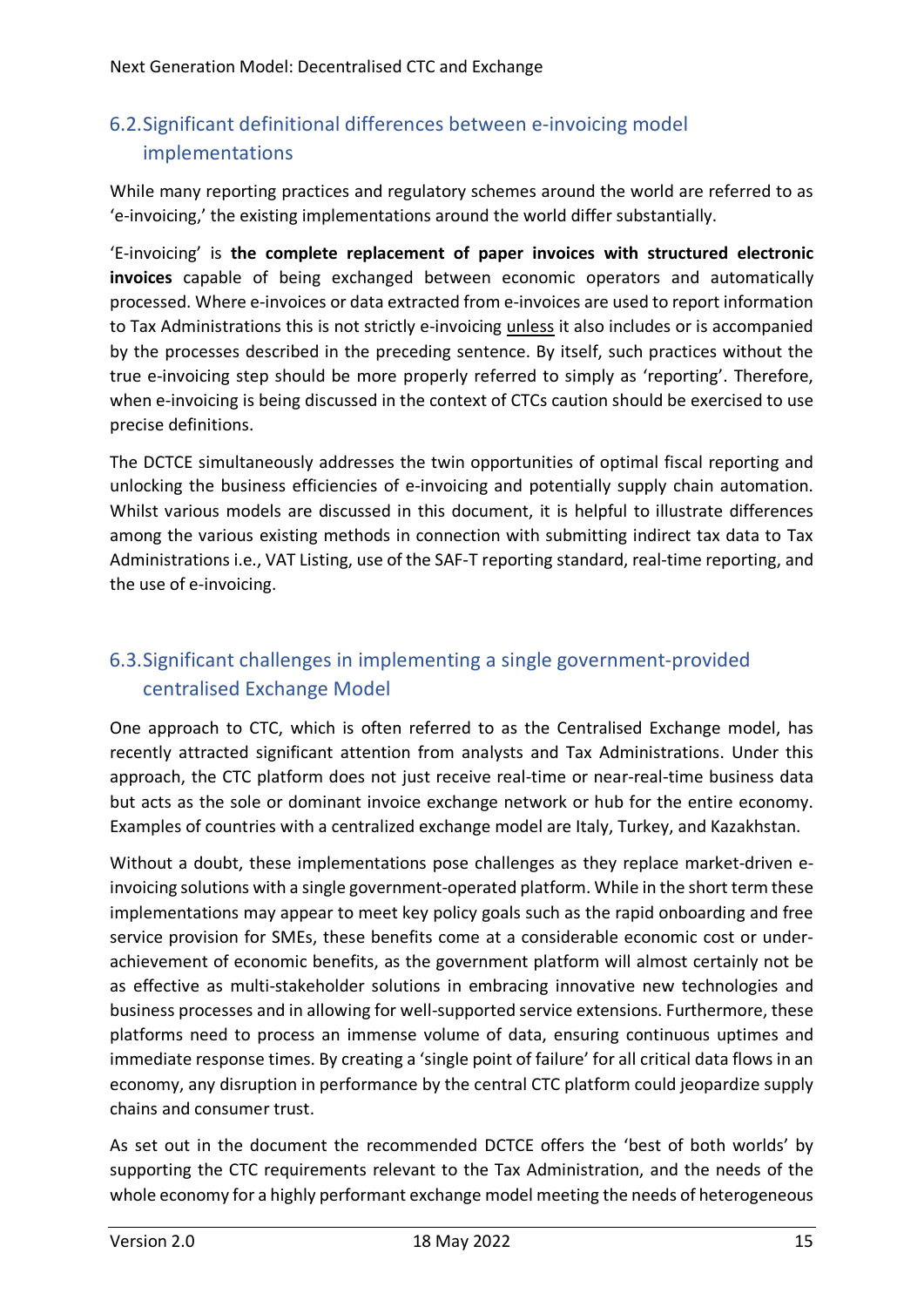economic operators, as the compliance aspects desired by the government will be embedded within user-friendly business processes. This model will not create an additional compliance burden for the economic operators since the tax reporting of invoice data will be undertaken by the certified service providers.

### <span id="page-16-0"></span>6.4.Significant challenges in meeting data confidentiality and privacy requirements

In the view of the authors, it is also difficult to ensure data confidentiality and privacy in the Centralized Exchange Model or in certain clearance models.

By contrast, the recommended DCTCE addresses this challenge by 'ring-fencing'. Data sharing is by design on a on 'need-to-know' basis, meaning that no more data than is needed for the government to perform its responsibilities is being shared with the latter, and the confidential commercial data transmitted between economic operators is securely safeguarded in the extremely secure and reliable exchange network component. In the DCTCE only a subset of the business document, e.g., invoice, need be reported to the CTC platform. For the aspect of confidentiality, this would make the Model fully compatible with other reporting methods such as VAT Listing, SAF-T based reporting, real-time reporting, and e-invoicing solutions.

In other respects, the advantages of the recommended model are described in other sections of the document.

### <span id="page-16-1"></span>6.5.Consistency of the suggested approach with related initiatives

In considering the optimal models for achieving both fiscal and economic efficiency, the proponents of the DCTCE Model, as a promising framework, recommend that a multistakeholder model for industry cooperation and governance would be highly desirable. In this context, a review of the SEPA (Single Euro Payments Area) model which has successfully operated for many years could be a valuable lesson.

In another initiative, the European Commission has experience in industry cooperation. The main vehicle has been the European Multi-Stakeholder Forum on e-invoicing and a network of National e-invoicing Forums. The Forum was established in the context of the Connecting Europe Facility. Peppol and EESPA both use its tools.

These positive examples illustrate a successful combination of public regulation and selfregulation between market players.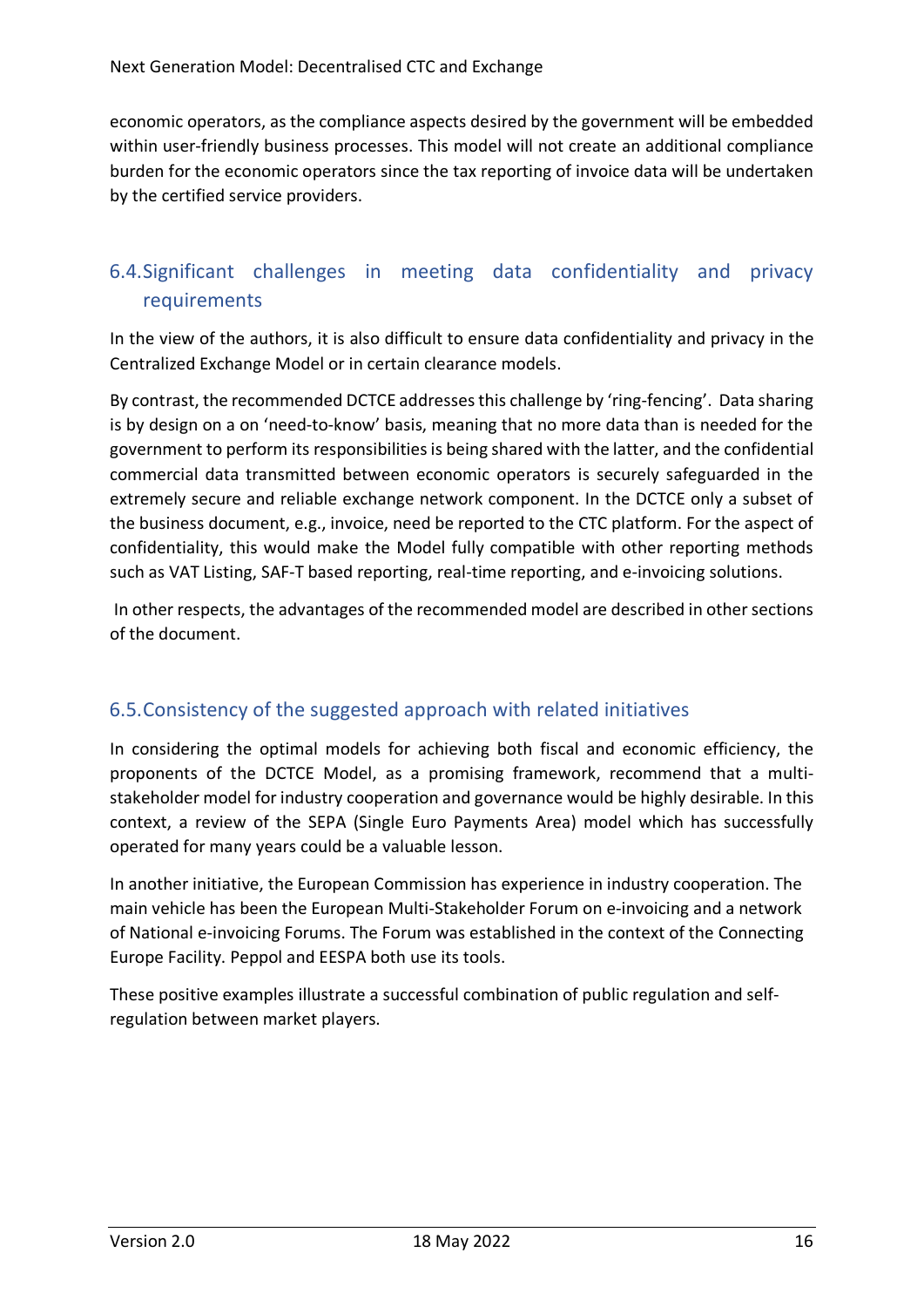## <span id="page-17-0"></span>7. Closing statement

The Authors of this document would be pleased to discuss the recommendation and analysis set out in this document in more detail. This could take place in meetings, presentations, online webinars, and conferences.

They believe that there will be substantial support for these proposals, or a version of them, to deliver an effective operational environment for meeting the twin objectives of fiscal integrity and economic efficiency for all stakeholders. There are undoubtedly significant savings and additional value-added to be generated based on the decentralised model – DCTCE – described here.

It is the intention of the Authors to seek widespread international support from relevant organisations, associations and communities, as potential endorsers of these proposals.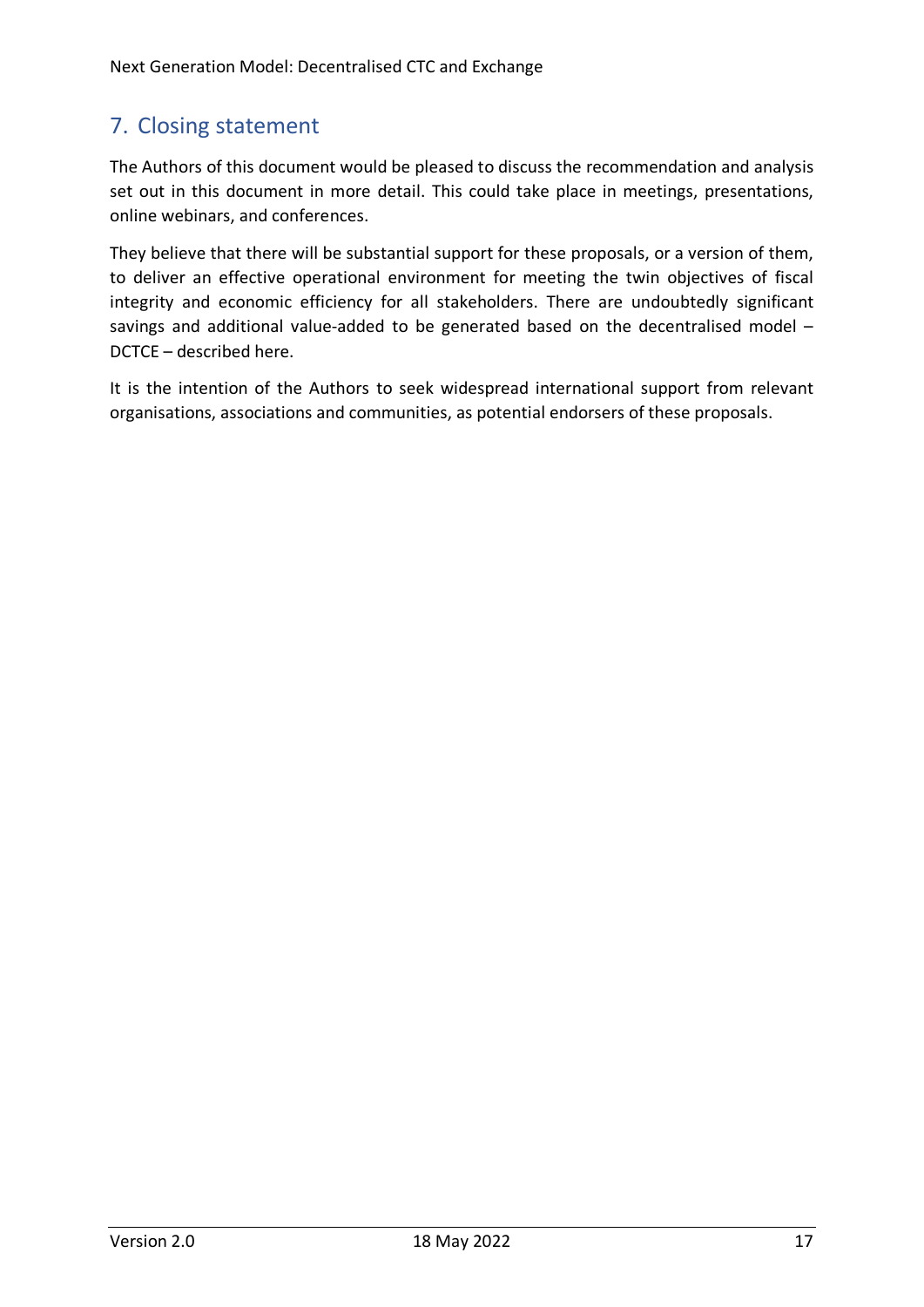## <span id="page-18-0"></span>8. The Authors



**Alexander Kollmann** leads a team of international tax technology specialists at the Schwarz Group to implement globally standardized CTC tax reporting solutions for the group. He contributes to various working groups at the International Chamber of Commerce (ICC), and the German IDSt: Institute für Digitalisierung im Steuerrecht , that is dealing with optimizing mandatory e-invoicing, tax-reporting and fiscal requirements for till receipts. As one of the founders of the LinkedIn group "TaxVoice"

he organizes free webinars to exchange experience with other multinational companies dealing with the same challenges.



**Bruno Koch** is a global industry analyst and consultant. As the owner of Billentis, he is a pioneer in e-invoicing and digitisation with 25 years of experience. He has advised companies, solution providers and governments in 52 countries and is involved in numerous working groups on the subject of e-invoicing and the fight against VAT fraud.



**Charles Bryant** is a consultant, consensus-builder and editor in e-invoicing and related areas. He was a founder, co-chair and secretary general of the European Einvoicing Service Providers Association (EESPA) involving participation in numerous industry forums. Prior to that, he was at the European Payments Council, SWIFT, and held senior roles at international banks.



**Christiaan van der Valk** is Vice-President, Strategy and Regulatory for Sovos Compliance, which recently acquired TrustWeaver that he co-founded in 2001. As Vice-Chair of the International Chamber of Commerce Commission on the Digital Economy, he leads ICC's cross-functional public and private sector initiative to develop global good practices for Continuous Transaction Controls (CTCs). He is Chair of the Public Policy and Compliance Working Group of the European Einvoicing Service Providers' Association (EESPA) and is active in numerous policy,

standardisation and industry forums.



**Nazar Paradivskyy** is a Vice President of Regulatory Affairs with Pagero Group and leads Pagero's global e-invoicing and CTC compliance practice. He actively contributes to industry associations including EESPA and OpenPeppol, where he is the Leader of Peppol CTC Community and one of its key architects. In his various roles, Nazar has frequent and ongoing dialogues with governmental agencies across the globe, including tax administrations, on the matters of e-invoicing and CTC.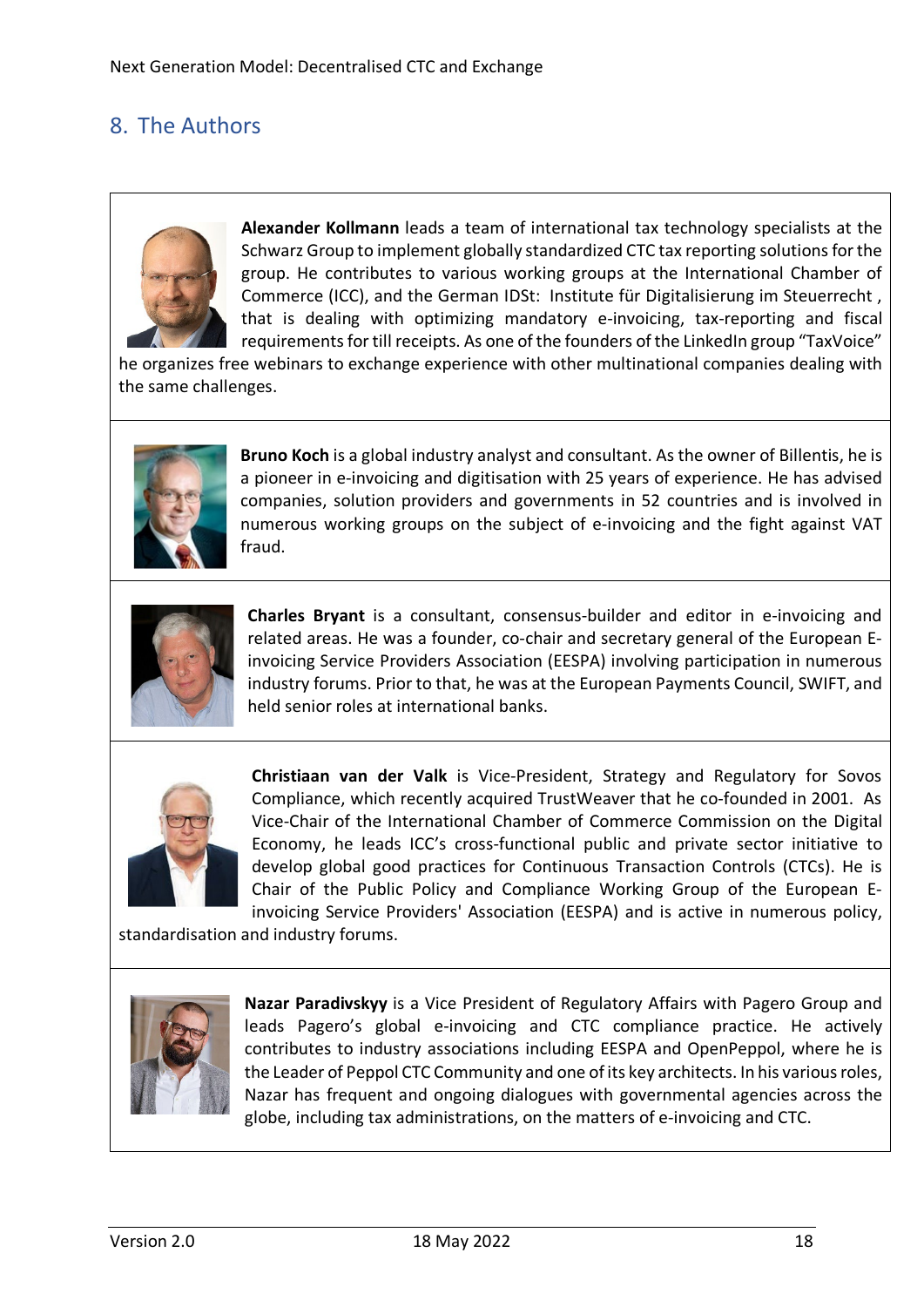

**Ruud van Hilten** is Vice President Product Compliance at Tungsten Network. During his 16+ years of experience, Ruud has supported some of the largest global enterprises in the successful implementation of e-invoicing projects and also works directly with government agencies. Ruud is a frequent public speaker and active in industry associations, being a member of the executive committee of EESPA (European E-invoicing Service Provider Association) and of EESPA's Public Policy and

Compliance Working Group.

We are grateful to Ellen Cortvriend, Director PwC- Global e-invoicing & e-reporting CoE Lead, for her technical input.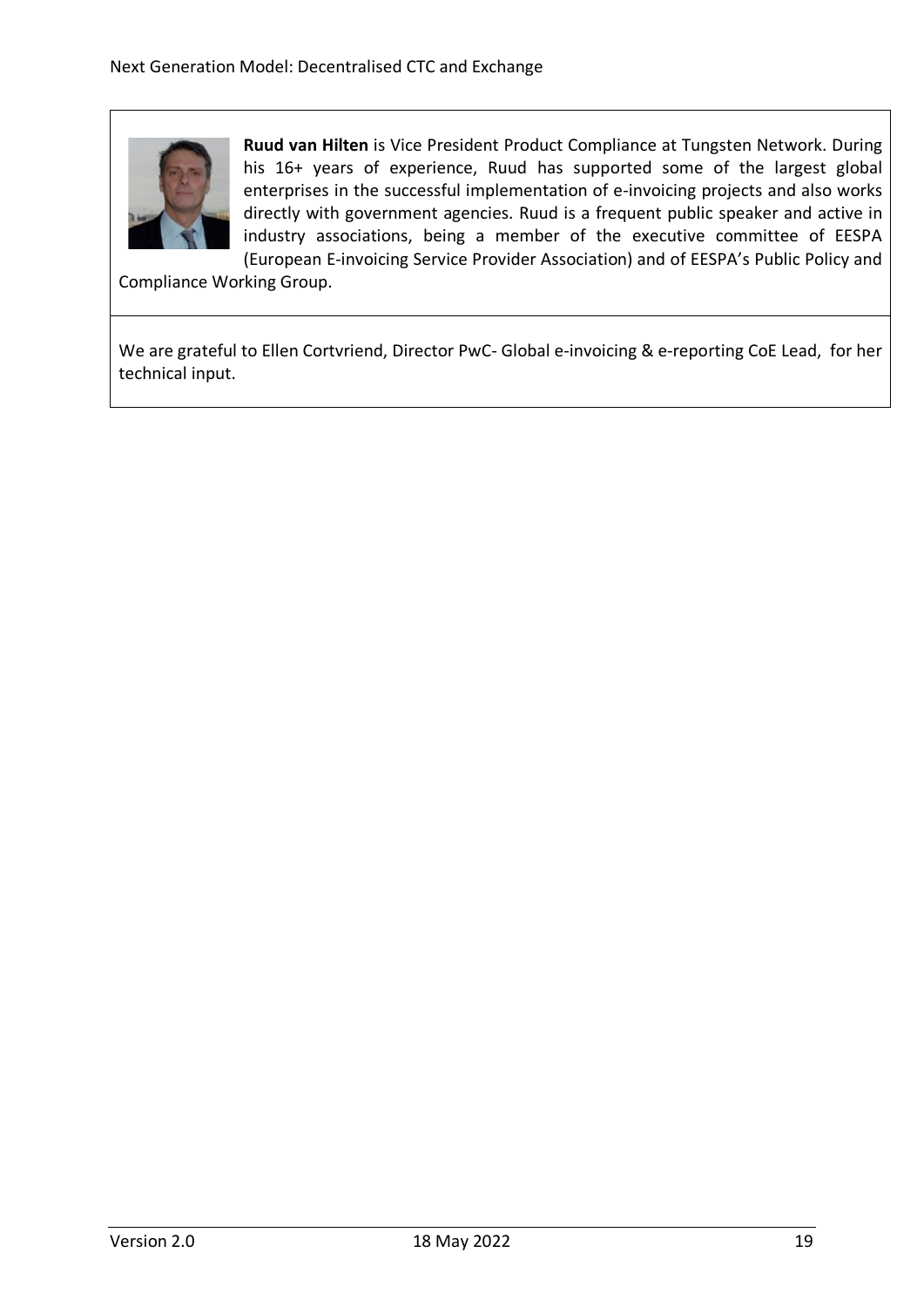## <span id="page-20-0"></span>9. Endorsers



australia new zealand

The Association of Digital Service Providers Australia New Zealand (DSPANZ) is the gateway for the government into the dynamic, world class business software sector in Australia and New Zealand.

Since 2015, DSPANZ has had a vital role in progressing A-NZ eInvoicing and continues to work with A-NZ Peppol Authorities on supporting Service

Providers and the wider eInvoicing community.

More at [www.dspanz.org](http://www.dspanz.org/)



EESPA is the European trade association for a large and dynamic community of E-Invoicing Service Providers, drawn from organisations that provide network, business outsourcing, financial, technology and EDI services.

EESPA is an International Not-for-Profit Association (AISBL/IVZW) organised under Belgian law. Formed in 2011 EESPA has over 90 full and associate members. EESPA members process more than 2 billion einvoices yearly.

More at [www.eespa.eu](http://www.eespa.eu/)



Peppol integrates business processes by standardising the way information is structured and exchanged. The Peppol Network and Business Interoperability Specifications are owned by OpenPeppol, a non-profit, member-based international association that promotes interoperability for

the machine-to-machine exchange of electronic business documents. Formed in 2012 following a largescale project funded by the European Commission and partner organisations, OpenPeppol has 491 members from the public and private sectors in 39 countries, as of April 2022.

More at [www.peppol.org](http://www.peppol.org/)



Verband elektronische Rechnung (VeR) was founded in 2009 and headquartered in Munich, the E-Invoice Alliance Germany, VeR, represents Verband elektronische Rechnung the interests of service providers in the field of electronic invoice and document processing as well as related companies. The association thus sees itself as the voice of the entire e-invoicing industry in German-speaking countries. Since the beginning of 2022, VeR represents the European E-Invoicing Service Provider Association (EESPA) as "EESPA Chapter Germany".

On behalf of its more than 60 members, the German expert association aims for establishing e-invoicing as a standard so that companies of all sizes can easily and securely participate in electronic invoice exchange.

More at [www.verband-e-rechnung.org](http://www.verband-e-rechnung.org/)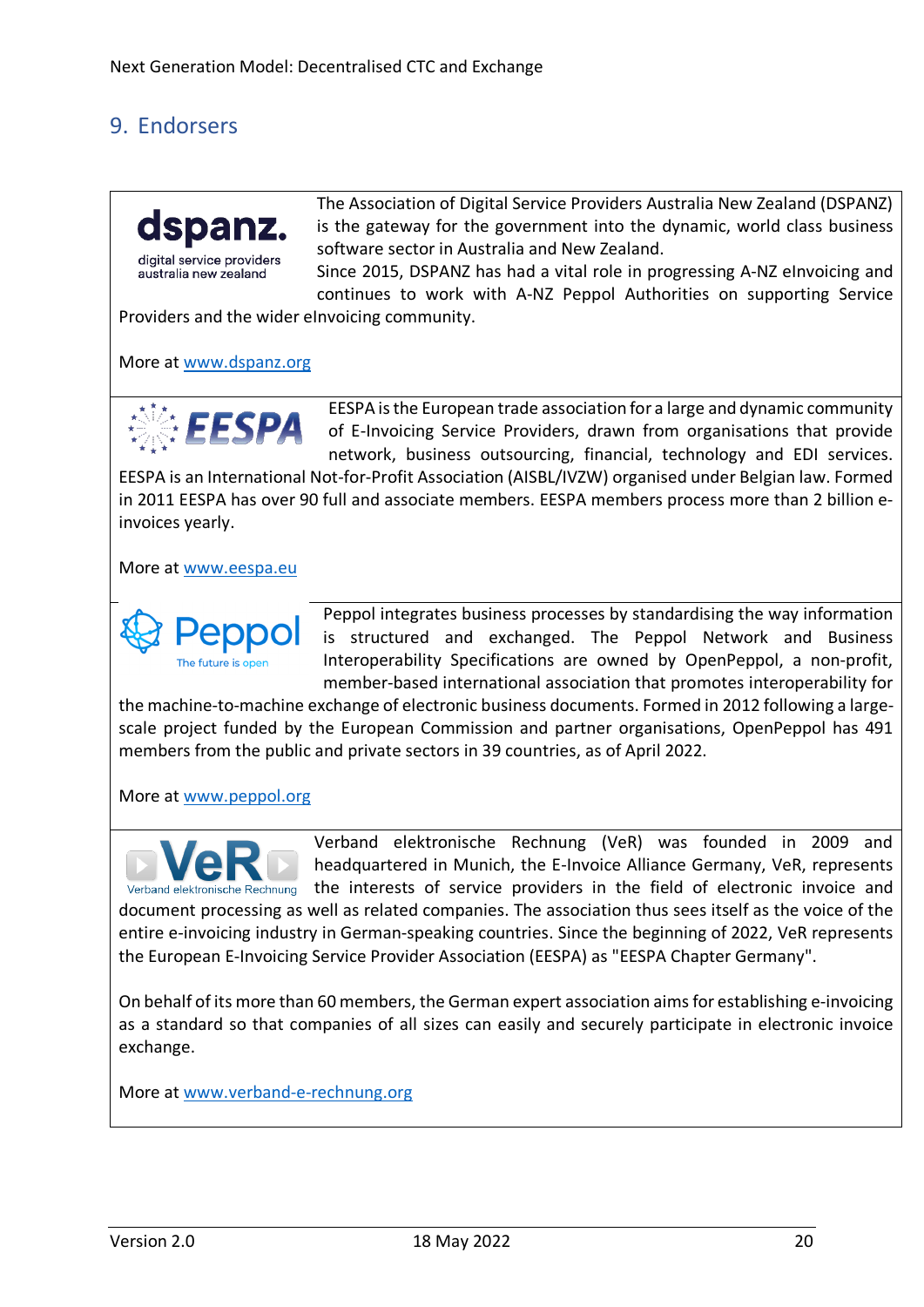# <span id="page-21-0"></span>Appendix A: Overview of four other CTC and e-invoicing implementations

### <span id="page-21-1"></span>1) Interoperability Model

This model is not by itself a CTC system, but rather a commonly used interoperability mechanism for e-invoicing and related supply chain document exchanges. It is relevant here because the delivery component will always be present in e-invoicing, with or without CTC, and such models are already a tried and tested means of delivering transactions accurately and efficiently to and from economic operators. It uses a network of service providers in a fourcorner model that use an agreed document format and exchange methodology to deliver business documents. Tax Administrations and taxpayers benefit from the transparency of data being exchanged in terms of auditability and compliance.



#### **Key features**

- Tax Administrations set the overall fiscal rules framework to be followed by taxpayers for the issue, exchange, and receipt of compliant e-invoices.
- In terms of governance, various situations are common. The Network Governing Entity may be a private sector or public body and typically operates on a not-for-profit basis. It determines by consensus the business rules and technical standards for the supported document formats and message exchange.
- The technical standards in use may be national, regional, or international and available on an open and freely available basis, and with country-specific variations.
- Data is available for audit in a unified and structured format by the end-user or its service provider.
- The model supports automation of both accounts receivable (Order-to-Cash) and accounts payable (Procure-to-Pay) processes on behalf of economic operators.
- In addition to the Invoice, the model permits the exchange of related document types, such as purchase orders as well as timely transaction status messages.

#### **Discussion of model**

- The Interoperability Model is considered by many to be an essential prerequisite for the universal adoption of digital processes and exchanges by economic operators.
- In many environments, government is a resolute supporter of the establishment of such infrastructures, or may be the prime mover or investor, or is strongly engaged as a leading player in a multi-stakeholder governance entity.
- The multi-stakeholder model is seen to be compelling given the various interests to be included, but, policy considerations, and local, cross-border and industry sector requirements will drive the strategy.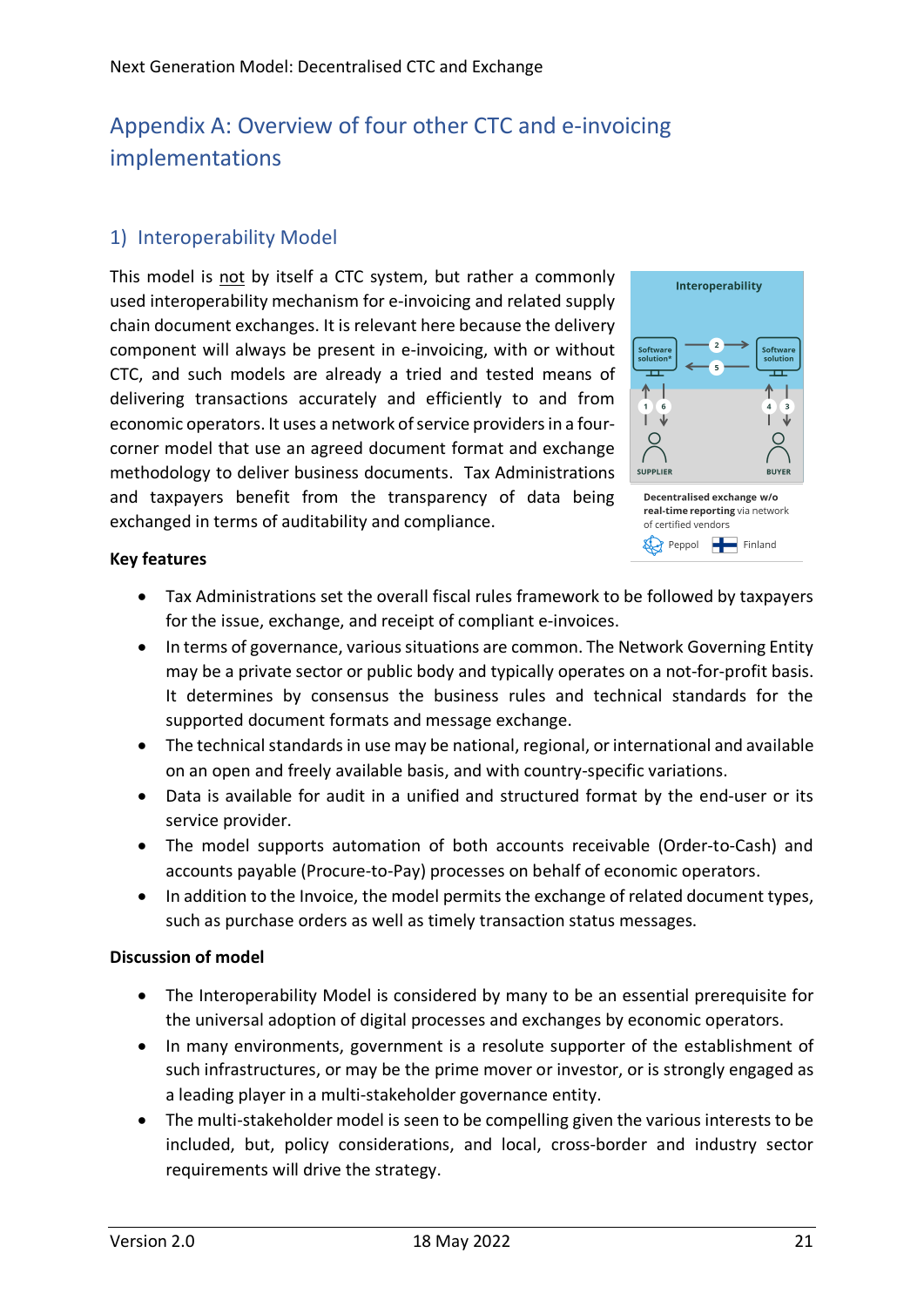- In recent times thought has been given to the inclusion of facilities to meet real-time tax controls (CTC), within such an Interoperability Model. This could be achieved by a 'linking' mechanism to allow users of the interoperability network to interoperate with the Tax Administration, through a 'fifth-corner' channel.
- The Tax Administration may also wish to insist that solutions certified to deliver tax reporting data to it must also have access to the appropriate Interoperability Model(s).
- Government might also seek to offer or fund technical tools, a case in point being the European Commission CEF Digital artefacts now in wide use for multiple use-cases across the EU.

### <span id="page-22-0"></span>2) Real-time Invoice Reporting Model

The taxpayer reports the invoice, or a subset thereof, to the Tax Administration or a government agency acting on its behalf shortly after the issue and exchange of an invoice between the trading parties.

#### **Key features**

- A central processing platform is established by the Tax Administration
- The platform requires use of accredited software solutions for access and processing
- Taxpayers submit the invoice itself, or a subset of invoice data within 24-72 hours of invoice issuance with variations as to frequency intervals
- The system is mandatory for larger economic operator and MNCs but is extensible to SMEs.
- The submitted dataset could be generated fully from data in the invoice, or the submitted dataset requires data not available in the invoice

#### **Discussion of model**

- Aside from fiscal rules, invoicing itself is often not regulated, and economic operators may use formatted electronic invoices, or more commonly a humanly readable representation (PDF) or traditional paper. E-invoicing may be encouraged for economic efficiency reasons.
- Taxpayers need to implement different solutions and processes: one for real-time reporting and another for invoicing and/or e-invoicing. The process may require data beyond that typically contained in the invoice, (e.g., financial accounting data), thereby increasing the initial investment cost and ongoing maintenance costs.

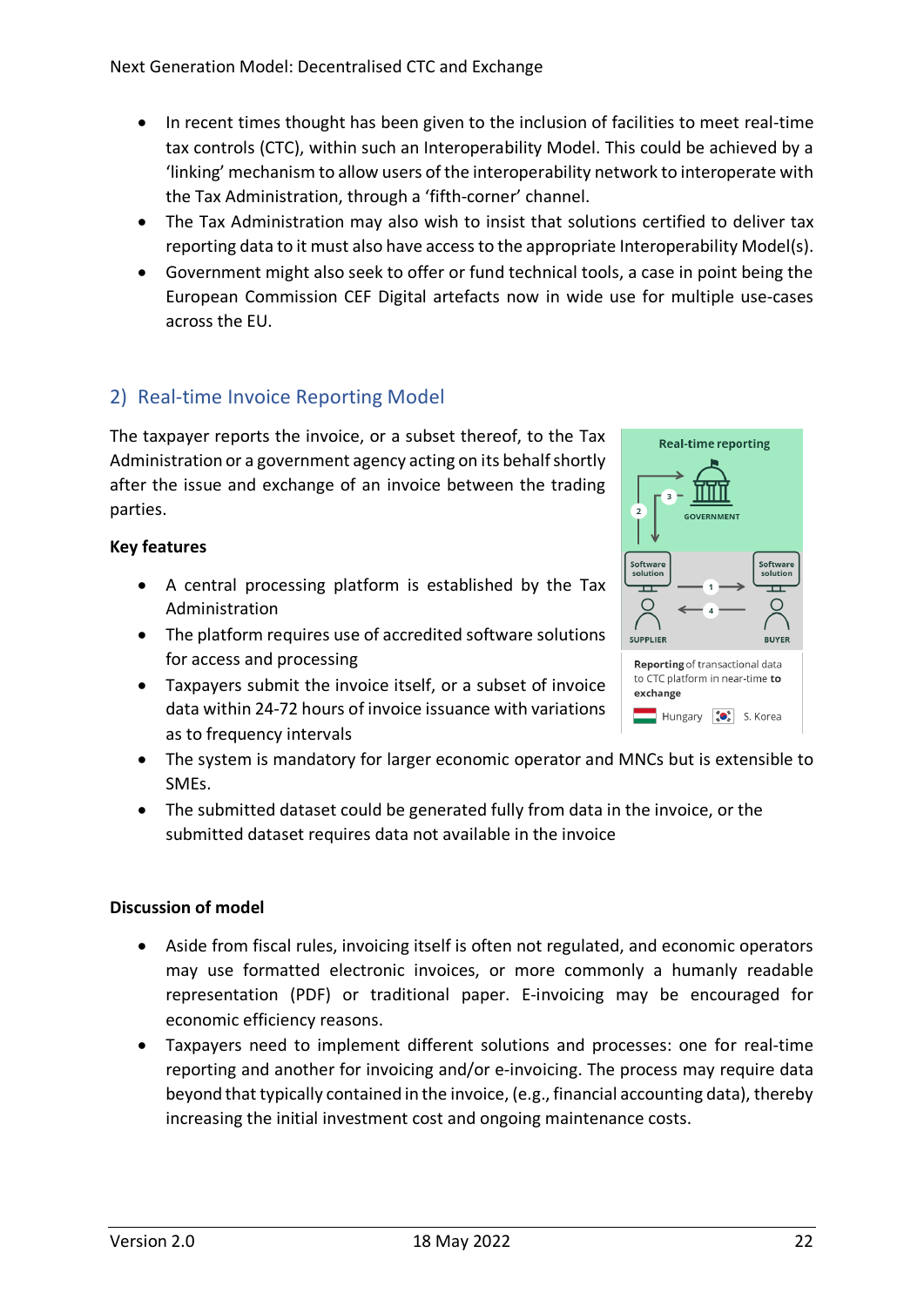#### <span id="page-23-0"></span>3) Clearance Model (with variations)

This model provides invoice clearance (fiscal validation and approval) before or after issue of the invoice to the buyer. Precise functionality varies. Clearance may be provided by a central platform or through a network of accredited service providers. Invoice and related document exchanges takes place directly between taxpayers/economic operators, with or without the support of service providers. These latter processes are not regulated by government.

#### **Key features**

- A central data repository and platform is established by the Tax Administration.
- The Tax Administration specifies a structured invoice format to be used by taxpayers
- The supplier submits the invoice to the designated platform hosting the central data repository to obtain clearance (fiscal validity) of the document.
- The designated platform clears (gives fiscal validity) the invoice, thus allowing the supplier to send the validated invoice to the buyer.
- The buyer validates the invoice to the designated platform by acknowledging its validity prior to payment.
- These processes will be different if the clearance process is delegated to accredited service providers.

#### **Variations**

The Clearance Model has many variations based on country preferences, in particular the timing of the clearance step (validity and approval), and whether the process is centralised or decentralised, as below:

- **Pre-clearance** (also referred to as hard clearance) where invoice clearance occurs prior to exchange between taxpayers being the economic operators.
- **Post-clearance** (also referred to as soft clearance) where invoice clearance may occur in a short timeframe after the exchange between taxpayers.
- **Centralised Clearance**  where clearance is performed by the centralised platform deployed by the Tax Administration.
- **Decentralised Clearance** where the Tax Administration has outsourced the clearance process to accredited service providers. The service providers, upon clearance, communicate invoice data to the central platform of the Tax Administration, for logging in the repository.

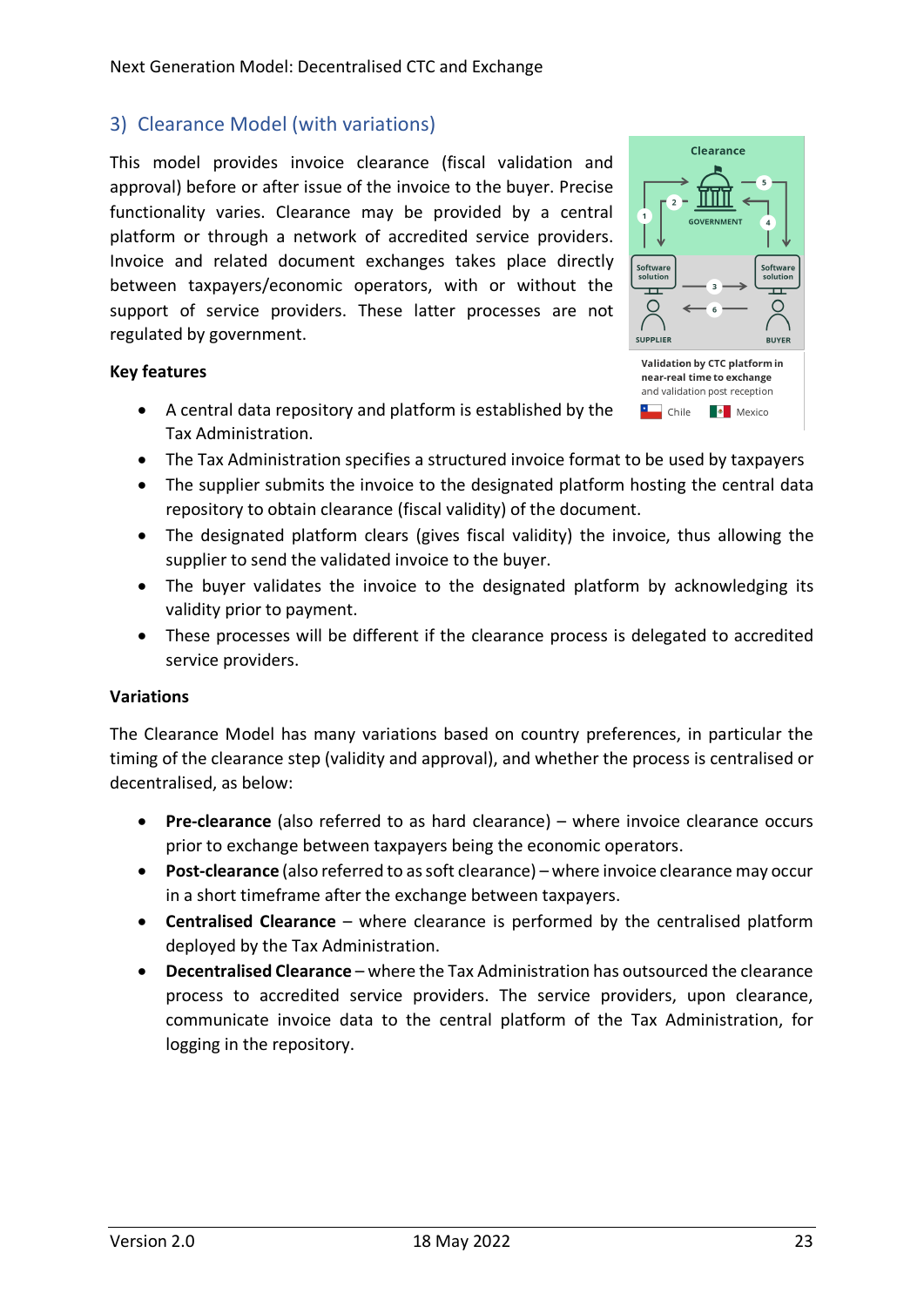| Pre-<br>clearance  | <b>Brazil</b><br>Colombia | Mexico<br>Guatemala               |
|--------------------|---------------------------|-----------------------------------|
| Post-<br>clearance | Chile<br>Costa Rica       | Peru                              |
|                    | Centralised<br>Clearance  | <b>Decentralised</b><br>Clearance |

Examples of implementation variations of the invoice clearance model:

#### **Discussion of model**

There are several challenges and concerns for taxpayers in operating inside such a model:

- The clearance document format does not create a standard for the invoice generally and is focused on the needs of the Tax Administration
- There is no automatic interoperability between the economic operators, i.e., the buyers and the sellers. There is often a resort to email as the predominant exchange mechanism
- It requires intermediary service providers to act between the central platform and the economic operator.
- By itself, it makes no contribution to the automation of accounts receivable and accounts payable functions and requires to be backed up by economy-wide digitisation initiatives including the adoption of e-invoicing to achieve benefits beyond the purely fiscal.
- For taxpayers operating in more than one country, the sheer variety and topology of such systems is demanding and resource intensive.

### <span id="page-24-0"></span>4) Centralised Exchange Model

This Model may be an additional feature of the Clearance Model discussed above, or a model which, for example, supports public procurement. It is provided by government and replaces the direct exchange of documents between the economic operators themselves for the defined circumstances. The exchange functionality may be used for only B2G transactions or for both B2G and B2B transactions.

#### **Key features**

- A central platform or network is established by a government agency.
- E-invoices are exchanged between buyers and sellers through the central platform or network.
- The central platform may integrate with the Clearance Models, described in the preceding section, by having the right to fiscally validate transactions.

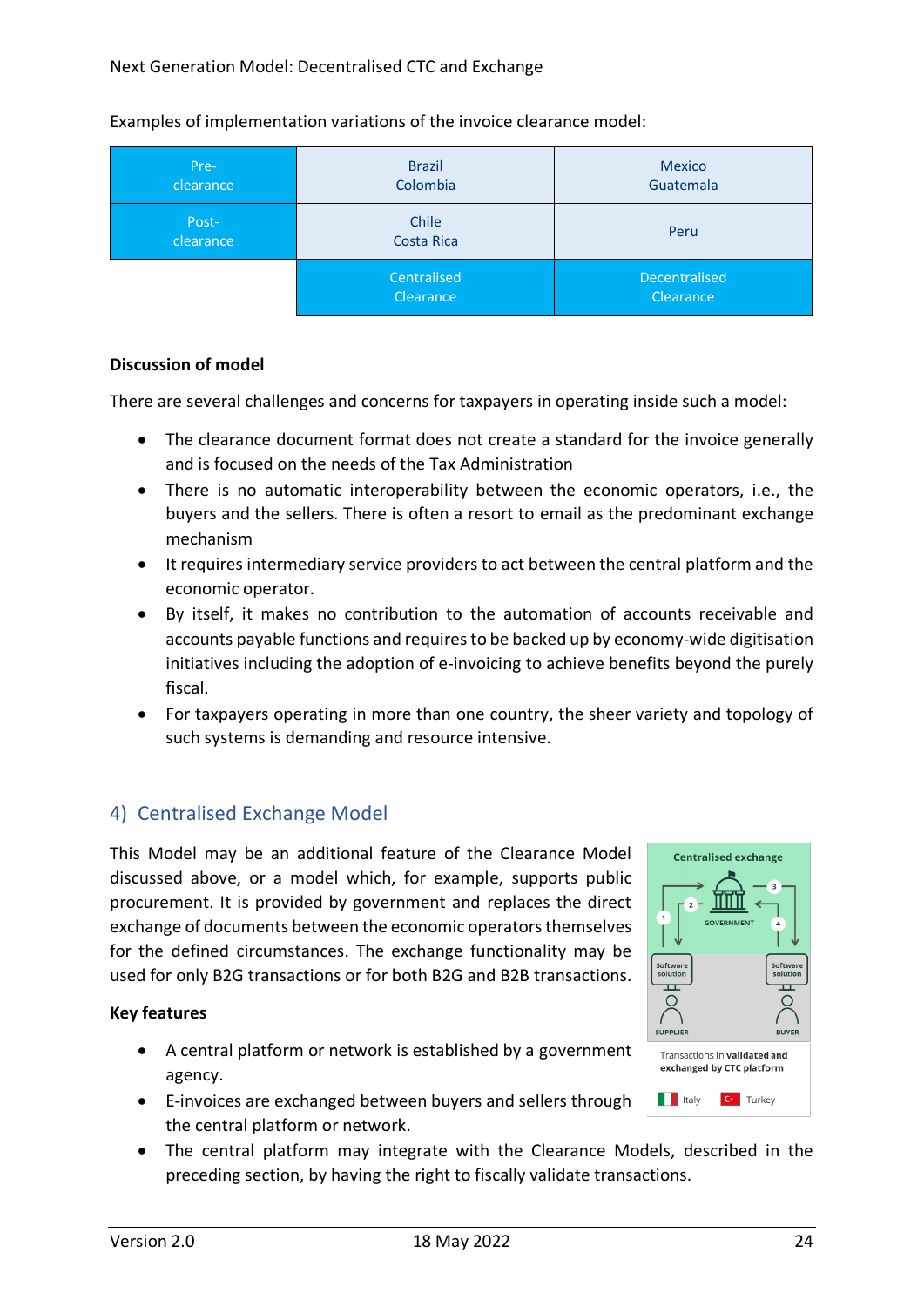• There are variations, for example by offering connectivity to widely available interoperability networks to support both domestic and non-domestic flows.

#### **Discussion of model**

- The document format may be influenced by the needs of the procurement/Tax Administration, rather than economic operators seeking supply chain efficiencies.
- Interoperability between buyers and sellers may be limited to specific invoice document exchanges rather than the full range of business document thereby inhibiting full automation of accounts receivable and accounts payable functions.
- It leads to proliferation of separate solutions and processes needed for the related documents, such as purchase orders or indeed the actual commercial invoice, which may be exchanged directly between the trading parties to overcome the invoice format limitations.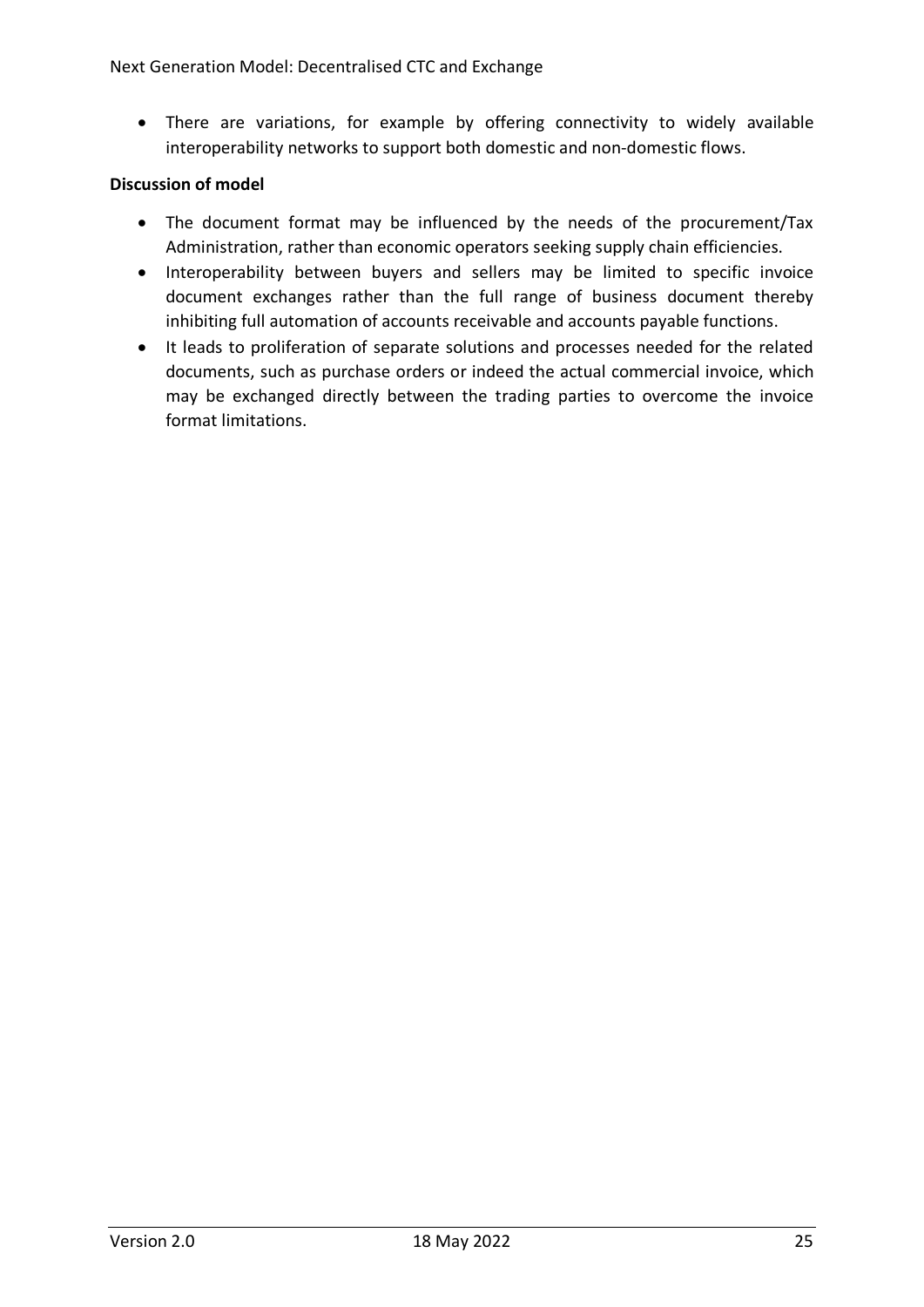# <span id="page-26-0"></span>Appendix B: Legend for Evaluation Criteria

| <b>Building blocks &amp; evaluation</b><br>criteria | <b>Explanation</b>                                                                                                                                                                                                                                                                                                                                                                                                                                                                                                                                                                                                                                                                                                                                                                                                                                                                                                                                                        |
|-----------------------------------------------------|---------------------------------------------------------------------------------------------------------------------------------------------------------------------------------------------------------------------------------------------------------------------------------------------------------------------------------------------------------------------------------------------------------------------------------------------------------------------------------------------------------------------------------------------------------------------------------------------------------------------------------------------------------------------------------------------------------------------------------------------------------------------------------------------------------------------------------------------------------------------------------------------------------------------------------------------------------------------------|
| Ease of implementation / use<br>for governments     | What kind of administrative, technical, and political<br>burdens the model will impose:<br>Since such an infrastructure can deliver both<br>digitisation benefits in the form of e-invoicing as well<br>as the fiscal benefits of CTCs, is the implementation<br>path modular (phasing-in of functionality)?<br>What will be the extent of functional requirements,<br>for example: data gathering, data exchange,<br>validation, analytics, and uptime and response<br>times?<br>• Whether the model ensures business needs of both<br>SMEs and larger economic operator and MNCs.<br>Whether the model allows for incremental change<br>and improvement.<br>• Whether all required use cases and functionalities<br>have been thought through, so that updates and<br>changes do not spark further disruptive change after<br>going live.<br>Whether the model will contribute to business<br>$\bullet$<br>efficiency and growth as well as improved tax<br>collection. |
| Ease of implementation / use<br>for SMEs            | How simple and cost efficient the model is for SMEs both<br>to implement and use. Other criteria considered among<br>others:<br>The existence of low-cost or free-for-use access<br>solutions for SMEs (e.g., provided<br>by the<br>government) or other low-cost alternatives provided<br>by market solutions.<br>Whether for SMEs the solutions provide easy reach<br>to their trading partners (e.g., through a single e-<br>registry of economic operators and the possibility to<br>use a single solution to both deliver end-to-end e-<br>invoicing and fiscal reporting).<br>Whether the model embeds fiscal and business<br>compliance processes within the normal business<br>cycle, such as VAT rules for invoices, and exchanging<br>orders, invoices, and despatch advice, so that<br>compliance does not become an additional burden.                                                                                                                        |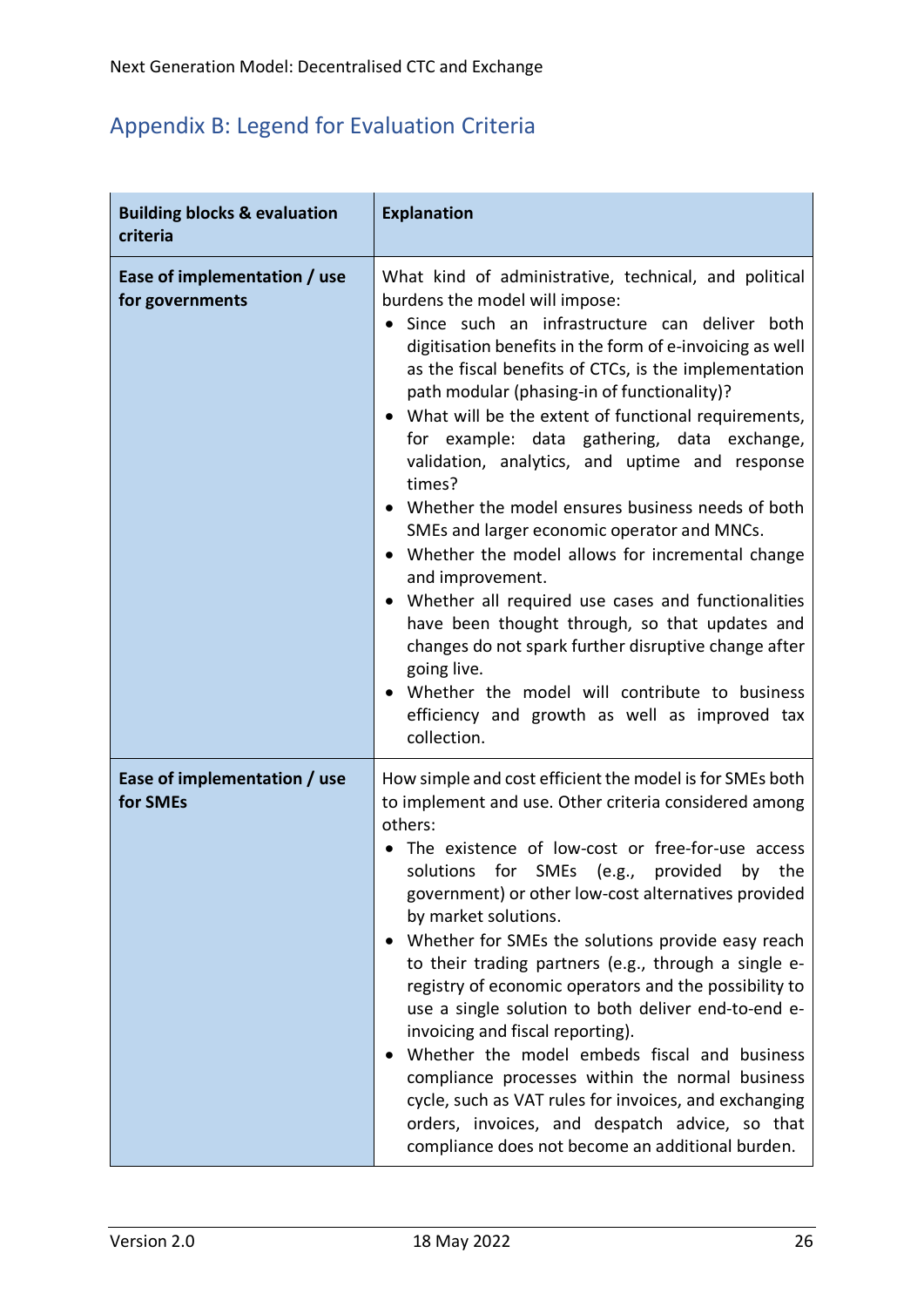|                                                                          | • Whether the model can support the principle 'get<br>data right from the beginning'<br>Whether the model does not create unnecessary<br>'lock-in' effects, meaning that switching from one<br>solution provider to another does not result in<br>unreasonable or predatory costs for an economic<br>operator.                                                                                                                                                                                                                                                                                                                                                                                                                                                             |
|--------------------------------------------------------------------------|----------------------------------------------------------------------------------------------------------------------------------------------------------------------------------------------------------------------------------------------------------------------------------------------------------------------------------------------------------------------------------------------------------------------------------------------------------------------------------------------------------------------------------------------------------------------------------------------------------------------------------------------------------------------------------------------------------------------------------------------------------------------------|
| Ease of implementation / use<br>for larger economic operator<br>and MNCs | For larger economic operator and MNCs the model<br>should consider the following:<br>Limit the variety of both fiscal reporting (e.g., CTC<br>and e-invoicing models that they must comply with<br>per country and from country to country<br>Capable of simplifying cross-border and multi-<br>$\bullet$<br>country trading, as well as domestic trade (future<br>proof)<br>Supports improvement of supply chain relationships<br>with all suppliers and buyers                                                                                                                                                                                                                                                                                                           |
| <b>Incremental deployment</b>                                            | For governments, whether the model is capable by<br>design to cater for incremental extensions of<br>reporting obligations with<br>limited<br>additional<br>investment e.g., data on additional<br>business<br>documents.<br>• From an economic operator perspective, whether<br>the model allows the use of the same technology<br>platform and standards for both supply chain<br>automation, and tax reporting whilst maintaining the<br>confidentiality of segregated data streams (reporting<br>to government as opposed to commercial contracts).<br>Whether the model allows for groups of stakeholders<br>(government itself and user segments) to adopt the<br>fiscal and supply chain automation solutions at<br>different speeds (flexibility for policymakers) |
| Leveraging existing standards<br>and investments                         | Whether the model allows governments and economic<br>operators to leverage open, internationally accepted<br>and proven standards, and to leverage existing<br>infrastructures and processes in which they have<br>invested. For example:<br>Investments governments have made in B2G<br>procurement platforms,<br>Investments governments have made in SME<br>$\bullet$<br>solutions,<br>Investments by economic operators in existing<br>exchange and EDI solutions and software, and<br>invoice/ supply chain interoperability tools.                                                                                                                                                                                                                                   |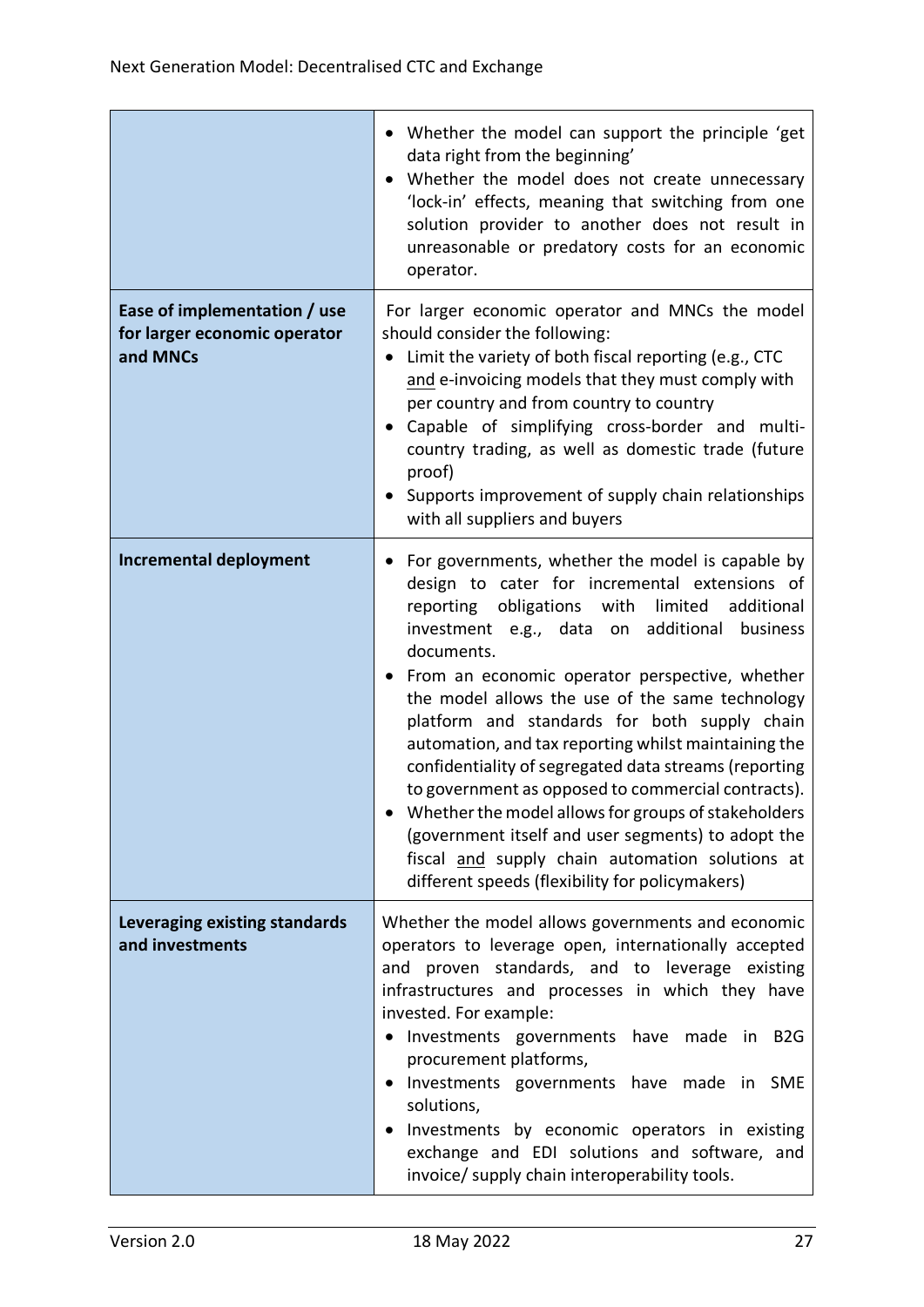| No single point of failure     | Evaluation of any single points of failure to exchange,<br>validate or clear invoices and other business documents,<br>both for reporting and among trading parties, which<br>otherwise may cause disruption in supply chain<br>processes, including systemic risks.                                                                                                                                                                                                                                                                                                                                                                                                                                                                                                                                                                                               |
|--------------------------------|--------------------------------------------------------------------------------------------------------------------------------------------------------------------------------------------------------------------------------------------------------------------------------------------------------------------------------------------------------------------------------------------------------------------------------------------------------------------------------------------------------------------------------------------------------------------------------------------------------------------------------------------------------------------------------------------------------------------------------------------------------------------------------------------------------------------------------------------------------------------|
| <b>Maintenance and support</b> | Whether the service levels offered under the model<br>provide for high quality support and stable maintenance<br>for all the involved stakeholders especially economic<br>operators.<br>Assessment as to whether maintenance of the model<br>is subject to continuous change and disruption, and<br>whether the provided support is insufficient quality,<br>e.g., long waiting times, inadequate quality<br>responses, lack of support in other languages.                                                                                                                                                                                                                                                                                                                                                                                                        |
| <b>Interoperability</b>        | Whether the model allows for usage of interoperable<br>standards, meaning that same or similar standards<br>multiple purposes<br>be used<br>across<br>and<br>can<br>jurisdictions by Tax Administrations and economic<br>operators<br>Potential for governments to tackle cross-border tax<br>fraud and evasion more efficiently.                                                                                                                                                                                                                                                                                                                                                                                                                                                                                                                                  |
| <b>Data confidentiality</b>    | Whether the model can be designed and implemented<br>in a way to ensure data sharing on need-to-know basis,<br>meaning that no more data than needed for the<br>government to perform its responsibilities is being<br>shared with the latter, e.g.,<br>• Sharing the full data of a business document, such as<br>the invoice, could be seen as negative, as it normally<br>holds much more data than that is required under<br>indirect tax or other relevant<br>the<br>national<br>regulations.<br>Supports the principle that only a subset of a<br>document, as defined to perform the intended<br>responsibilities, should be<br>shared with<br>the<br>governmental infrastructure.<br>Also, whether the transmission method in the<br>٠<br>related Exchange Networks is secure and encrypted<br>or use email or other insecure methods of<br>communication. |
| <b>Supply chain automation</b> | Whether the<br>model fully<br>supports<br>does<br>not<br>unnecessarily disrupt or otherwise interfere with<br>established or potential supply chain operations.                                                                                                                                                                                                                                                                                                                                                                                                                                                                                                                                                                                                                                                                                                    |

<u> 1989 - Johann Barn, mars eta bainar eta bat erroman erroman erroman erroman erroman erroman erroman erroman </u>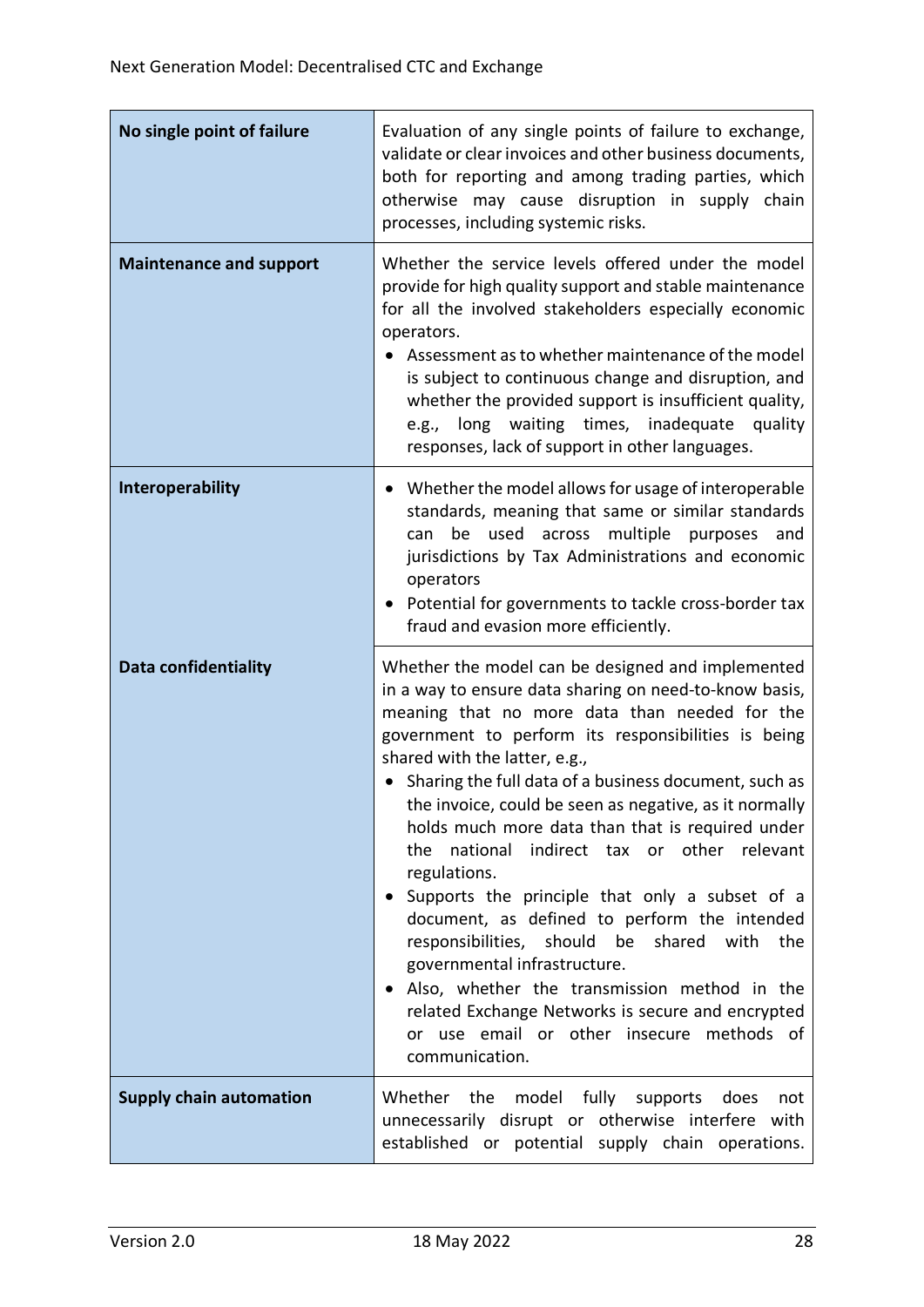|                            | Whether compliance is embedded within<br>such<br>processes and not an additional parallel burden.                                                                                                                                                                                              |
|----------------------------|------------------------------------------------------------------------------------------------------------------------------------------------------------------------------------------------------------------------------------------------------------------------------------------------|
| Innovation and value added | Whether the model offers either immediately or within<br>a reasonable timeframe the potential to further<br>innovate in digitisation and value-add services to<br>economic operators for example: real-time financing,<br>payment services, analytic services, and accounting<br>services etc. |
| Cost of change             | Whether the cost of implementation is likely to be<br>reasonable from the use of open standards and<br>practices, the protection of investments already made<br>in existing platforms and exchange networks, and<br>predictable operational and project costs.                                 |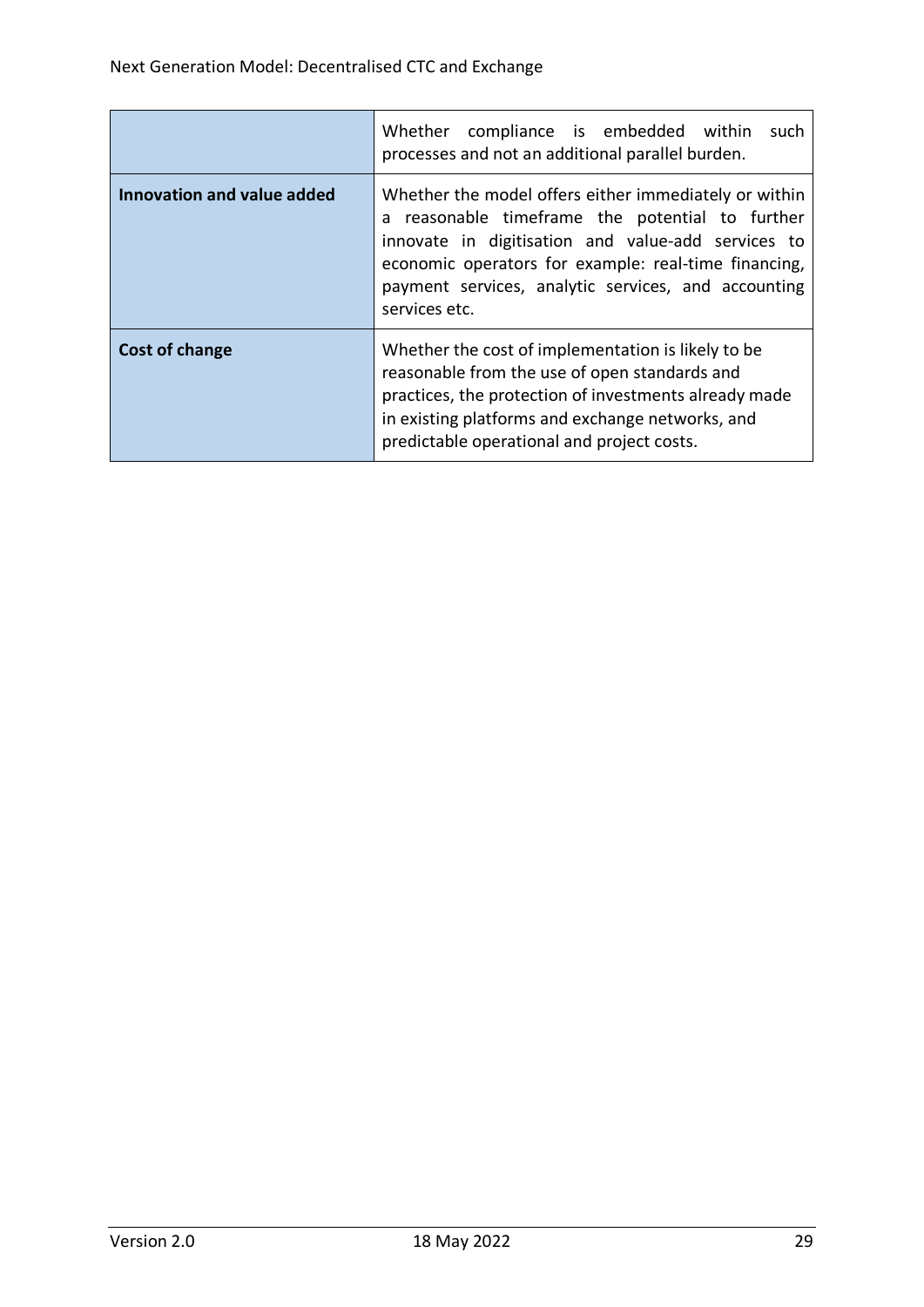# <span id="page-30-0"></span>Appendix C: Further Information on the DCTCE implemented as Peppol CTC

One example of how the DCTCE can be deployed is Peppol CTC. The system has been designed and constructed in way that fulfils the business and technical requirements of the model.

Input and feedback have been gathered from five Tax Administrations, with other Tax Administrations observing the outcome of the project. The model is available for testing in 'playground' or prototype environment by governments, software providers and economic operators. The Peppol Exchange Network as a world-class Interoperability Model deployed and successfully operating in many countries.

Peppol CTC does not have to be the exclusive standard for implementation of a Decentralised CTC and Exchange, but it could serve as the minimum common denominator that all parties adhere to, while allowing for other standards and practices by mutual agreement.

Peppol has substantial experience of operating an infrastructure through its members, which is based on a core set of standards but allows for variations in terms of the transmission protocol and document to suit country requirements. Peppol CTC is designed as an additional module of functionality that can be adopted as an extension of existing functionality.

The following paragraphs and diagram describe how Peppol CTC message flows take place (see Appendix E: Glossary of Terms for definitions of abbreviations and terminology.)

Transaction steps:

- Corner 2 (C2) and Corner 3 (C3) service providers must complete CTC certification, as per the requirements established by the Tax Administration (TA) in the specific jurisdiction.
- C2, upon receipt of a business document from C1, performs validation in real-time to ensure compliance with defined requirements.
	- o When performing validation, C2 confirms compliance with the standard Peppol content validation requirements (that are based on country-specific indirect tax content requirements) and any additional country-specific validation requirements (e.g., beyond what is expressed in the indirect tax regulations) set by the TA in consultation with the user community.
- C2 sends the validated business document to C3 in real-time.
	- $\circ$  Simultaneously C2 initiates immediate transmission of the business document as a subset (or complete, if so, decided by the TA) to the Corner 5 (C5) provider (access point for the TA platform).
- C3 upon receipt of the business document for onward transmission to C4, validates it and creates a subset thereof according to the requirements set by the TA, and reports it in real-time to C5 for matching with the subset transmitted by C2 to C5.
	- o Validation and reporting by C3 is an optional feature for the TA to decide whether or when to deploy.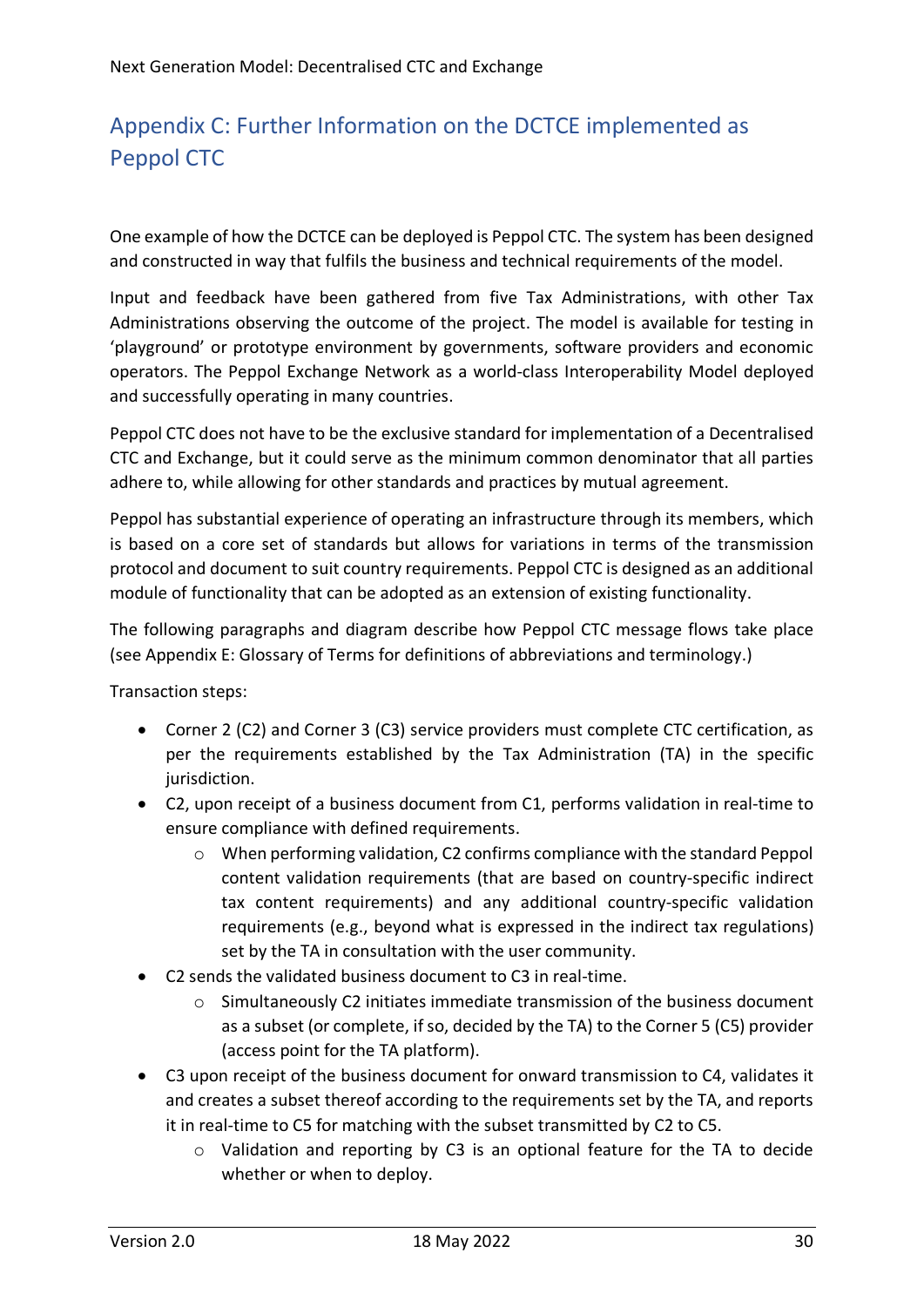- C4 can be assigned the responsibility to send return communication, such as rejection or approval (invoice response) of the received business document, to C1 (and optionally to C5). TA can decide whether to require reporting of Invoice responses.
- Business document exchange between C1 and C4, and data collection and fiscal control by C6 are performed as a single real-time process.

**NOT STANDARDISED Peppol STANDARDISED REGULATED CORNER 2 CORNER1 TAX DATA** Peppo **SUPPLIER CORNER 5** ⊺↑ **SML SMP CLEARED**<br>INVOICE TΓ **TAX ADMINISTRATION CORNER 4 CORNER 3 DATA VAULT** TAX DATA **BUYER** provid

More detailed description of Peppol CTC [can be found here.](https://peppol.eu/downloads/peppol-ctc/)

OpenPeppol has a community of members from the public and private sectors, comprising Peppol Authorities, service providers and end-users. The OpenPeppol membership increases continuously as the adoption of Peppol spreads around the world, with close to five hundred members from forty countries at the beginning of 2022.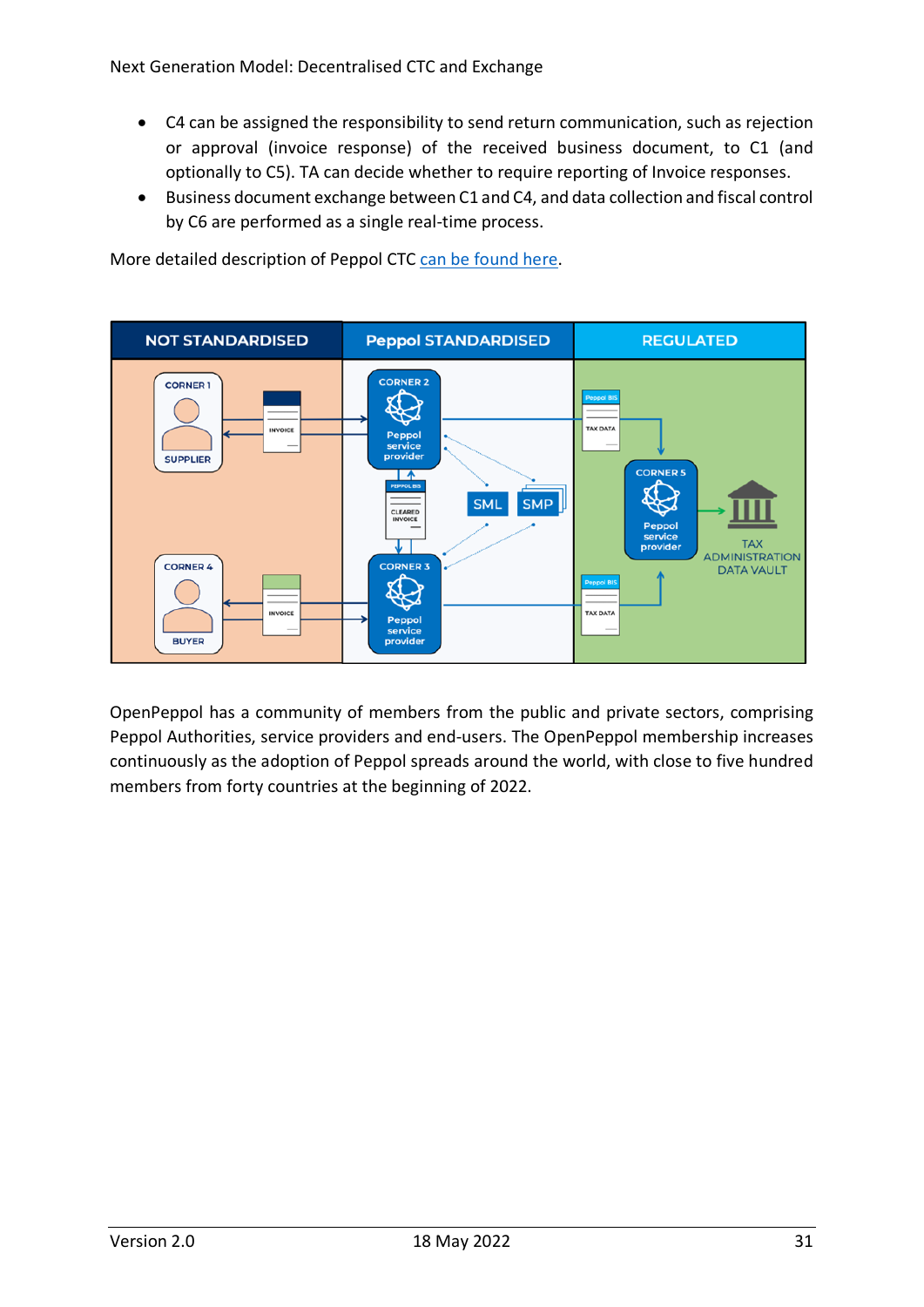# <span id="page-32-0"></span>Appendix D: Glossary of terms

| Term                                        | <b>Definition</b>                                                                                                                                                                                                                                                                                                                                                                                                                                                           |  |  |
|---------------------------------------------|-----------------------------------------------------------------------------------------------------------------------------------------------------------------------------------------------------------------------------------------------------------------------------------------------------------------------------------------------------------------------------------------------------------------------------------------------------------------------------|--|--|
| <b>Business Document</b>                    | A transaction document exchanged between trading parties such as invoice,<br>purchase order, despatch advice                                                                                                                                                                                                                                                                                                                                                                |  |  |
| Corner 1 (C1)                               | Sender of the document to C4                                                                                                                                                                                                                                                                                                                                                                                                                                                |  |  |
| Corner 2 (C2)                               | Service provider acting on behalf of C1                                                                                                                                                                                                                                                                                                                                                                                                                                     |  |  |
| Corner 3 (C3)                               | Service provider acting on behalf of C4                                                                                                                                                                                                                                                                                                                                                                                                                                     |  |  |
| Corner 4 (C4)                               | Receiver of the document originated by C1                                                                                                                                                                                                                                                                                                                                                                                                                                   |  |  |
| Corner 5 (C5)                               | In the context of this document, refers to the government-controlled central<br>platform/infrastructure, which receives data from C2 and/or C3 CTC SPs for the<br>purposes defined by the government or the relevant agency within defined<br>controls                                                                                                                                                                                                                      |  |  |
| Corner 6 (C6)                               | The audit or financial control function and archive used by individual trading<br>parties, C1 and C4                                                                                                                                                                                                                                                                                                                                                                        |  |  |
| Clearance                                   | Fiscal validation and approval before or after issue of the invoice to the buyer.<br>Clearance may be provided by a central platform or through a network of<br>accredited service providers                                                                                                                                                                                                                                                                                |  |  |
| <b>CTC</b>                                  | where transactional data is submitted electronically to the Tax Administration<br>just before, during or shortly after the actual exchange of such data between<br>the parties (including e-invoicing requirements). CTCs include real-time<br>reporting mechanisms and the use of data extracted from (mandatory) e-<br>invoicing processes-either with or without clearance                                                                                               |  |  |
| <b>DRR</b>                                  | The term 'Digital Reporting Requirement' (DRR) covers various mechanisms<br>that require taxpayers to report VAT data at transactional level to the Tax<br>Administration. DRRs can be identified as CTCs and PTCs                                                                                                                                                                                                                                                          |  |  |
| <b>Economic Operator</b>                    | A business, other organisation, or person, which supplies goods or services.                                                                                                                                                                                                                                                                                                                                                                                                |  |  |
| <b>Electronic Data</b><br>Interchange (EDI) | is the computer-to-computer exchange of business documents in a standard<br>electronic format between business partners.                                                                                                                                                                                                                                                                                                                                                    |  |  |
| Models                                      | Four and Five Corner The four-corner model is used where the Sender and Receiver of a message<br>are enrolled on different service provider platforms. Using interoperability<br>schemes or agreements, the two service providers transmit or accept invoices<br>on behalf of their customers emanating from the other service provider. A fifth<br>corner may be added to a four-corner model, being a trusted destination<br>commonly used by all parties in the network. |  |  |
| Interoperability                            | the ability of a seller or a buyer together acting as trading parties to exchange<br>compliant e-invoices and other supply chain electronic messages containing<br>the essential information elements required by both seller and buyer,                                                                                                                                                                                                                                    |  |  |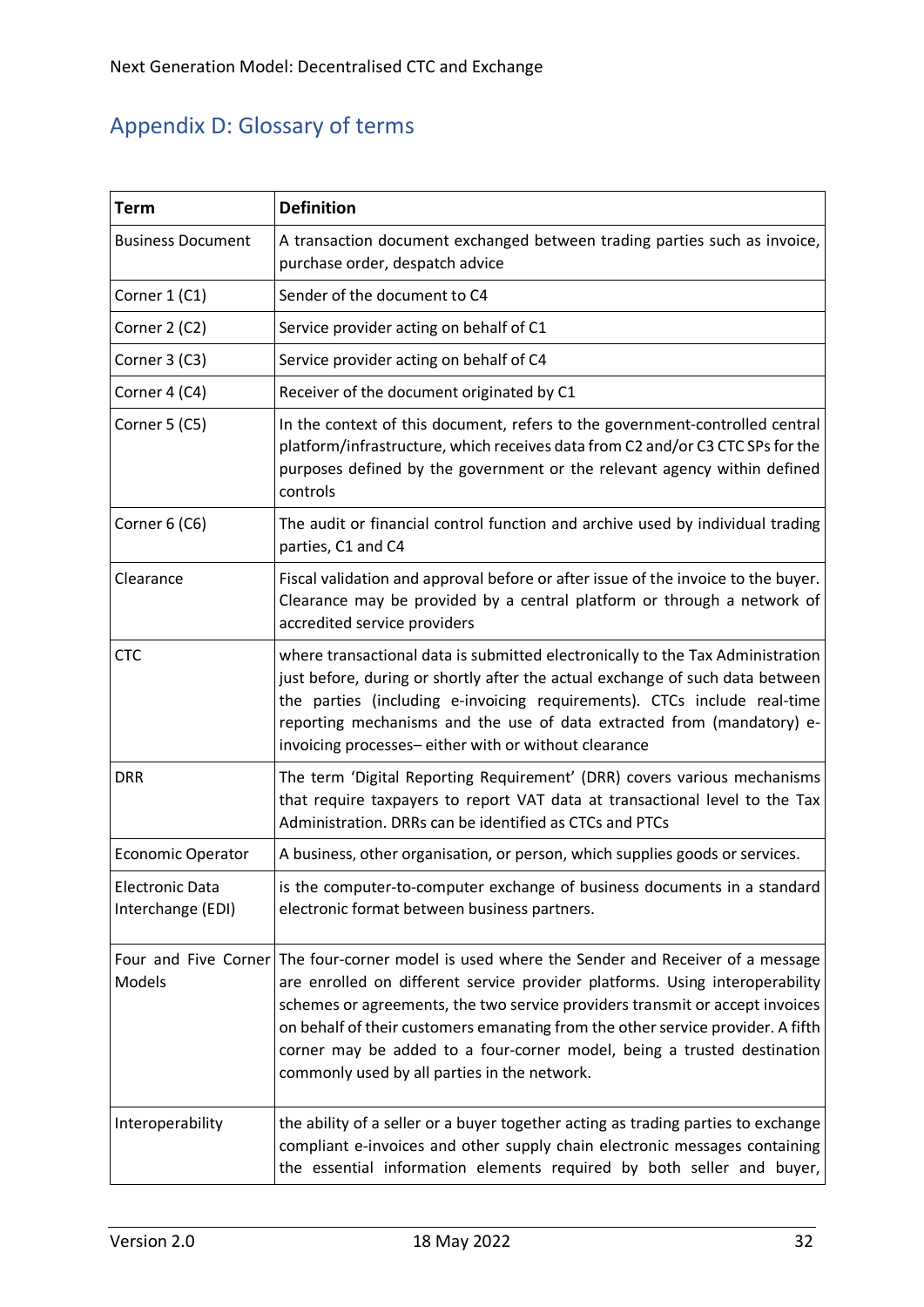|                                   | irrespective of the information technology environment, back-office systems,<br>or third-party solutions or services used by each.                                                                                |
|-----------------------------------|-------------------------------------------------------------------------------------------------------------------------------------------------------------------------------------------------------------------|
| Order-to-Cash                     | The process and supporting systems to automate the supply chain of activities<br>from initial sale to receipt of payment (accounts receivable)                                                                    |
| <b>MNC</b>                        | Multinational Corporation with a network of subsidiaries operating in different<br>countries                                                                                                                      |
| <b>PTC</b>                        | Periodic Transaction Controls (PTCs), in which transactional data is reported to<br>the Tax Administration at regular intervals. PTCs include VAT Listing and SAF-T<br>systems, as well as residual paper reports |
| Purchase-to-pay                   | The process and supporting systems to automate the supply chain of activities<br>from initial purchase to final payment (accounts payable)                                                                        |
| <b>SME</b>                        | <b>Small and Medium-sized Enterprise</b>                                                                                                                                                                          |
| <b>Tax Administration</b><br>(TA) | a government agency or department for the regulation and collection of<br>indirect tax in a specific jurisdiction                                                                                                 |